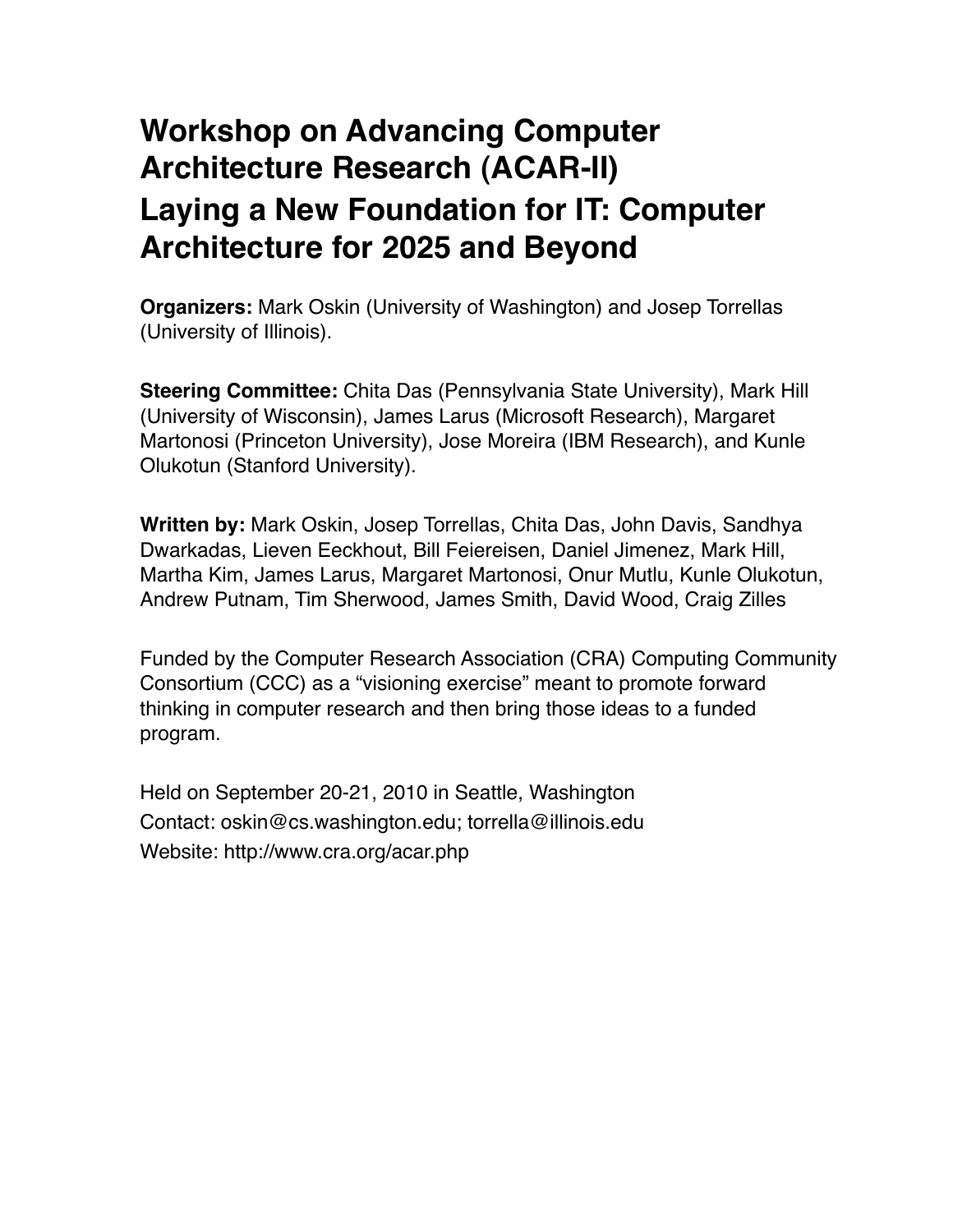| <b>Executive Summary</b>                                                          | 3        |
|-----------------------------------------------------------------------------------|----------|
| 1 Introduction                                                                    | 5        |
| <b>Why Academic Research into Computer Architecture?</b>                          | 6        |
| <b>Recommendation for Federal Funding</b>                                         | 6        |
| <b>Societal Impact</b>                                                            | 6        |
| <b>2 Applications</b>                                                             | 8        |
| <b>Single-Thread Performance</b>                                                  | 8        |
| <b>Security</b>                                                                   | 8        |
| <b>Cloud Computation</b>                                                          | 9        |
| Reliability                                                                       | 9        |
| <b>Emerging Programming Environments</b>                                          | 9        |
| 3 The End of the Road for Conventional ISAs                                       | 11       |
| <b>Research Thrust Description</b>                                                | 11       |
| <b>Why is this Research Transformative?</b>                                       | 14       |
| <b>What Are the Deliverables?</b><br><b>Research Disciplines Involved</b>         | 14<br>14 |
| <b>Risks to Industry and Society If Not Pursued</b>                               | 14       |
| <b>Benefits of Success to Industry and Society</b>                                | 15       |
| <b>Why Not Let Industry do it?</b>                                                | 15       |
| <b>Likelihood of Success</b>                                                      | 15       |
| <b>4 Beyond Power/Performance</b>                                                 | 16       |
| <b>Research Thrust Description</b>                                                | 16       |
| <b>Why is this Research Transformative?</b>                                       | 19       |
| <b>What Are the Deliverables</b>                                                  | 19       |
| <b>Research Disciplines Involved</b>                                              | 20       |
| Risk to Industry or Society If Not Pursued                                        | 20       |
| <b>Benefits of Success to Industry and Society</b>                                | 20<br>20 |
| <b>Why Not Let Industry Do It</b><br><b>Likelihood of Success</b>                 | 20       |
|                                                                                   | 22       |
| 5 Leveraging New Technologies for Computer Architecture                           |          |
| <b>Research Thrust Description</b><br><b>Why Is This Research Transformative?</b> | 22<br>26 |
| <b>What Are the Deliverables?</b>                                                 | 26       |
| <b>Research Disciplines Involved</b>                                              | 26       |
| <b>Risk to Industry and Society if Not Pursued</b>                                | 26       |
| <b>Benefits of Success to Industry and Society</b>                                | 26       |
| <b>Why Not Let Industry Do It?</b>                                                | 27       |
| <b>Likelihood of Success</b>                                                      | 27       |
| 6 Recommendations for Federal Funding Agencies                                    | 28       |
| <b>7 Conclusion</b>                                                               | 29       |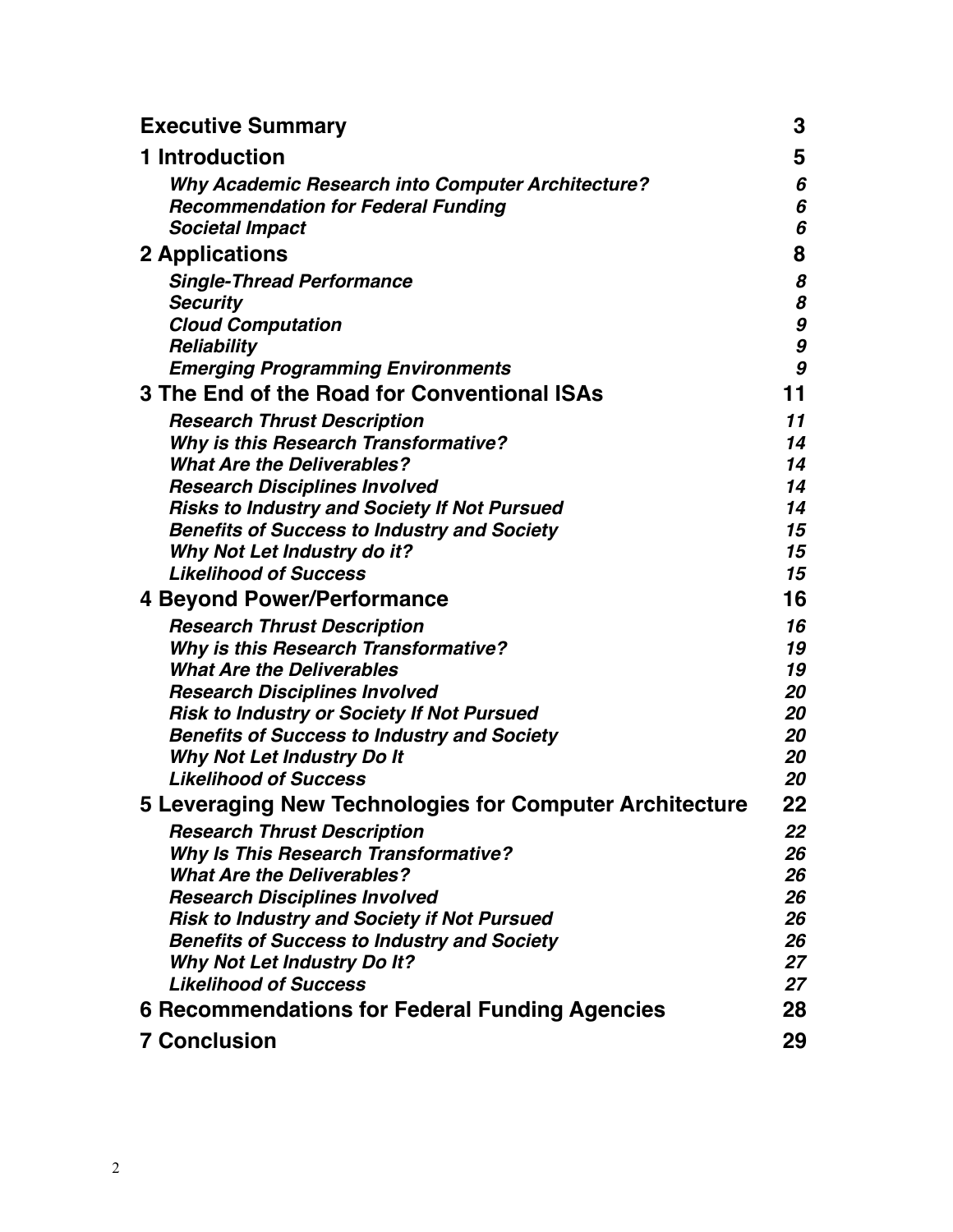## <span id="page-2-0"></span>**Executive Summary**

Computer architecture is a foundation of society's Information Technology (IT). This foundation, however, was laid in the mid-20<sup>th</sup>-century when resources and aspirations were tens of thousands of times more modest than they are today. In some ways this foundation was for a bungalow and now we are building skyscrapers on top of the very same foundation. Through decades of technology and intellectual advances in computer architecture design, this bungalow has been extended and built upon to fuel the exponential growth in the IT economy,which has spurred the wider economy and societal changes at large.

That bungalow foundation has reached its limits, the better half of a decade ago. To continue to deliver performance improvements, industry has turned to largely evolutionary multicore designs. While this approach is taking us to new capability levels, it has its own limitations: much parallel software is unlikely to performance-scale indefinitely following Moore's Law, and important applications, whole or in part, are not amenable to it. Thus continued ILP efficiency scaling is required.

On September 20-21 a group of researchers met in Seattle to address one seemingly simple question: what now in instruction-level-parallelism (ILP) research? The consensus, articulated here in this report, is a broad and radical research agenda for computer architecture for 2025 and beyond.

First, **the fundamental boundary between hardware and software must change**, as the workshop attendees believed that the necessary performance gains **cannot be achieved through advances in conventional microarchitectures (**Section 3). Old debates such as RISC vs. CISC, or VLIW vs. Superscalar are moot. Instead, we argue in this report that research questioning the very foundations of the execution model is required. Questions such as: Is there a need for the current rigid boundary between software and hardware? Do processors need precise state? Is the von Neumann model the right approach? Should memory be accessed sequentially and with no high-level knowledge of program usage? The answers to these questions were last settled over half a century ago under extremely different technological constraints: scarcity of logic resources versus abundance; abundance of power versus too little to power entire chips we could fabricate; limited software infrastructures, compared to millions of lines of code in complex applications; no consideration of security beyond a handshake, compared to new systems broken into within minutes of being switched on and plugged into the Internet.

Second, computer architectures must support **new capabilities, including significantly more secure and reliable systems** from the ground up rather than as an add on (Section 4). As with instruction set architecture, the core architectural construct (page-based virtual memory) used to build security into modern systems was designed nearly four decades ago, under drastically different technological constraints and use cases. Because of the limited architectural mechanisms used to provide these services, the last two decades have seen the growth and significant impact from viruses, spyware and malware. Unless mechanisms are developed for isolation, secret containment, and computation on distrusted third parties, new use cases, such as cloud computing, will not reach their full potential. People and companies need firmer guarantees than contract-law, ensuring that data stored and computation performed by third parties is secure, reliable, and what was asked for.

Finally, **continued research into architectures for emerging technologies is needed to make them possible successors to conventional technologies whose improvement is stalling** (Section 5). Architects play a vital role in the advancement of new technologies by bridging the gap between theory and practice. Computer architects can devise use cases for upcoming technologies and articulate the constraints these technologies must work under to be deployable.

These research initiatives are best tackled through academic research. The breadth and depth of change to fundamental architectural precepts exceeds the comfort zone of any company; indeed, it exceeds the comfort zone of many academics. But there are academic researchers who can take a radical departure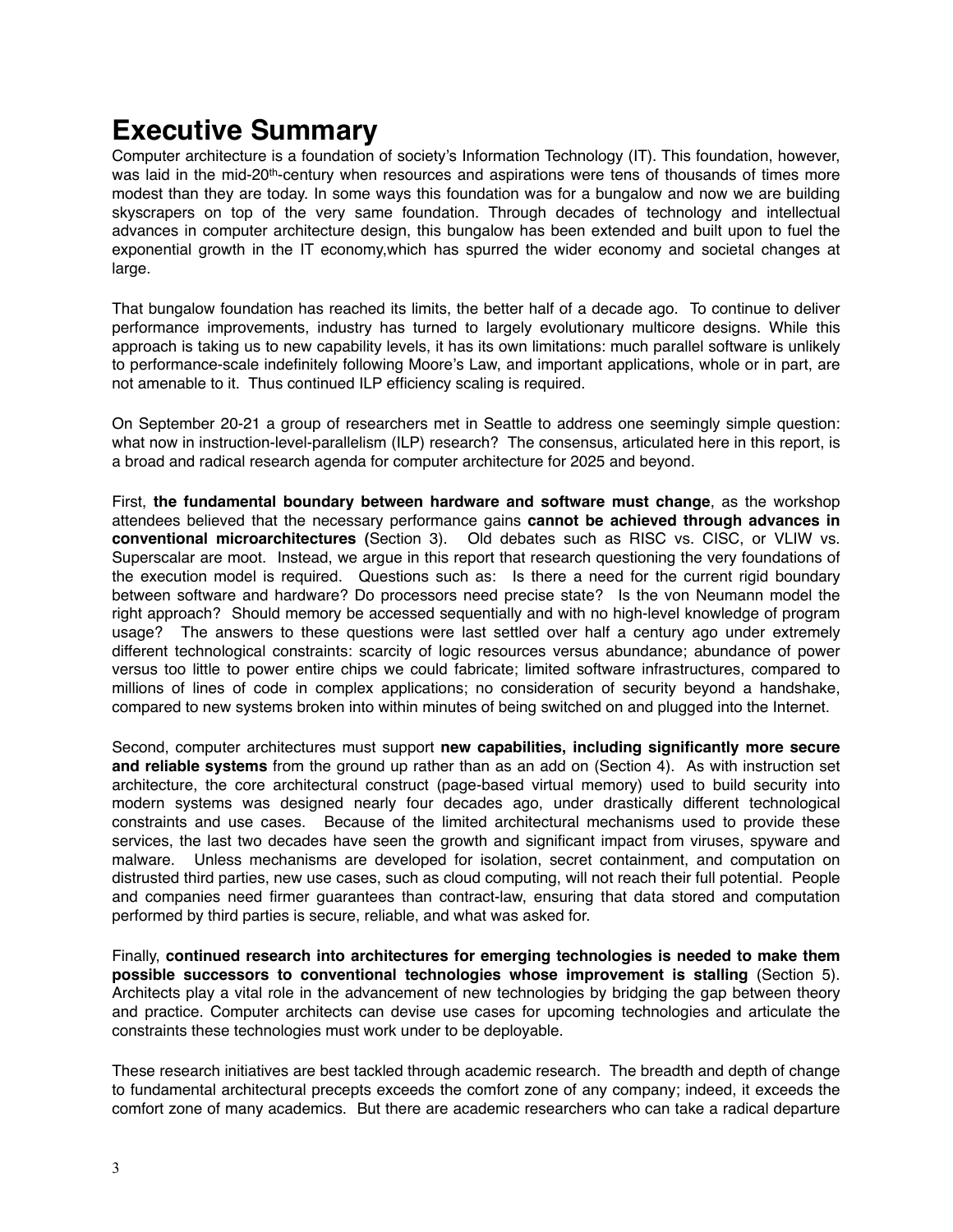from the status-quo; who can question the basic precepts of our field. To do so, however, requires significant and sustained investment by the federal funding agencies. This report outlines specific recommendations to these agencies in order to make progress on the research thrusts described in this report and prevent them from "dying on the vine" (Section 6).

The workshop attendees submit this report to Federal funding agencies and to their own research community, and exhort them to study it carefully. We must rebuild the foundation of our field or we will be trapped beneath the bungalow foundation we laid a half century ago: Advancement in conventional computer architectures is over!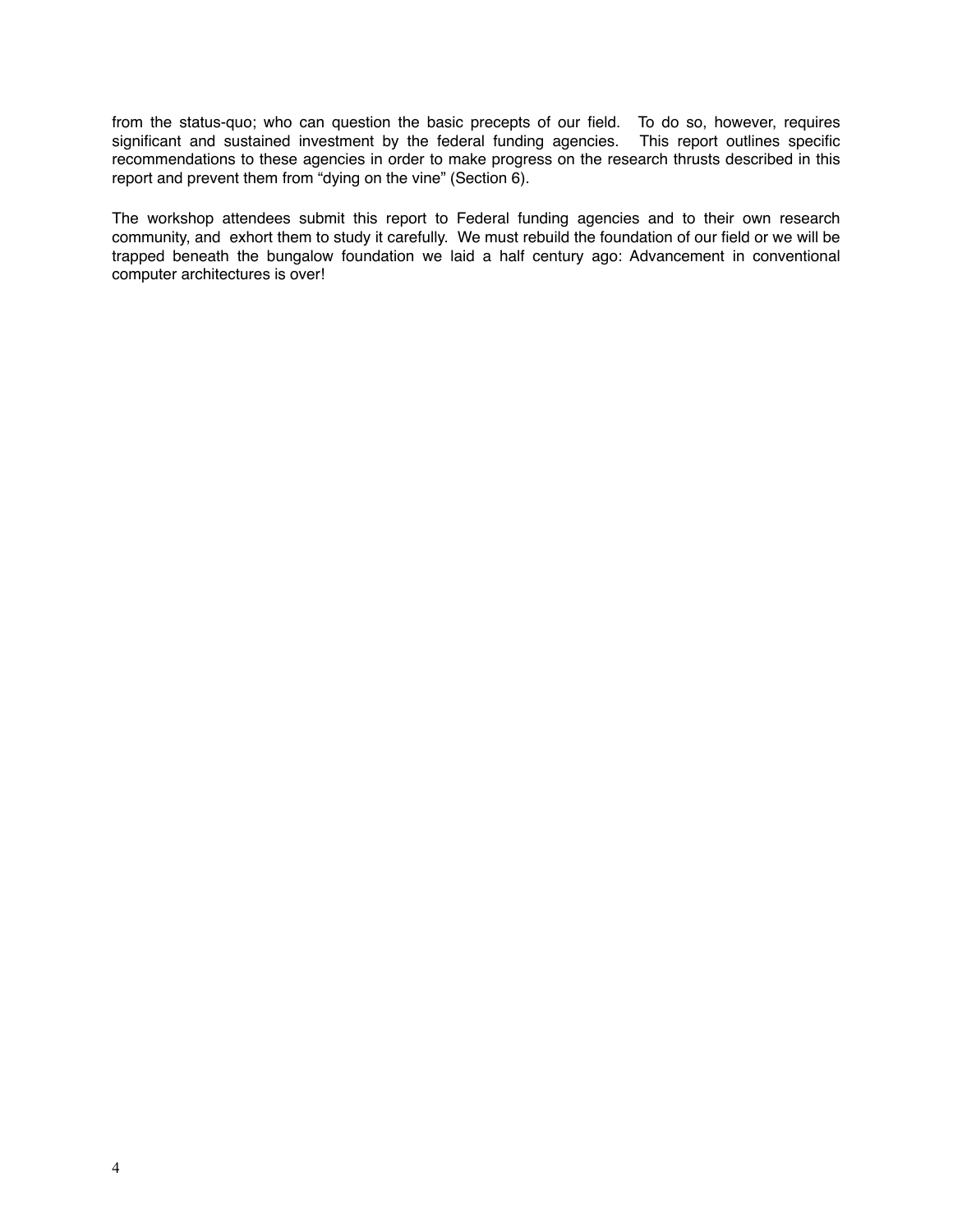## <span id="page-4-0"></span>**1 Introduction**

The degree to which information technology has impacted society cannot be understated and computer architecture has played a foundational role in enabling that revolution. Computer architecture has been the engine for translating Moore's Law technology improvements into improved software performance for nearly 50 years. Increasing transistor budgets have enabled increasingly sophisticated processor implementations, and by virtue of an abstraction layer between the software and the hardware – the instruction set architecture – the resulting performance benefits have been available with little, if any, effort from the programmer or end user.

With computer architecture being so central to IT's success, it is important for it to envision future needs and trends and respond to them. Computer architecture currently faces a turning point that calls for dramatically new techniques and approaches. This turning point is caused by several key trends:

- **Technology Drivers**: On the one hand, technology trends will change the shape of future computer architectures. In particular, the progressive divergence between real scaling and classical (or Denard) scaling makes it increasingly difficult to extract more computer performance by employing more transistors on-chip. Power limits and reduced semiconductor reliability will make scaling more difficult to leverage in the future. At the same time, there are emerging new technologies for logic devices, storage, and interconnects that can be game-changers in the future.
- · **Application Drivers**: Computer architectures must also respond to the changing nature of applications and software. Recent years have seen the emergence of rich multimedia applications and data-intensive computing, as well as extensive growth in both mobile/embedded computing at one extreme, and warehouse-scale data center computing at the other. All these call for rethinking the simple architectural interfaces (load, store, compute) that have remained largely unchanged for decades.
- · **Metrics and Goals:** A final important trend calling for architectural attention concerns the metrics and goals by which computer systems are evaluated. While computing has until recently been almost exclusively performance-focused, it is now abundantly-clear that other metrics demand attention. In addition to performance, computer systems are expected to be reliable, to be secure, and to operate with manageable and malleable power budgets. Achieving these goals requires extensive hardware and software cooperation, and thus it becomes vital that the computer architecture be designed with appropriate mechanisms and interfaces to facilitate this cooperation.

Drawing an analogy to the architecture of buildings, information technology/computing cannot continue to add floors to a skyscraper with a foundation designed for something much smaller. Rather, society's computing needs call for us to create new computer architectures designed from the ground up to support the diverse and challenging requirements of current and future computer systems. The foundations of this next-generation computer architecture include:

- First-class support for security, programmability, and reliability.
- · New fundamental mechanisms to support performance that is *scalable* (back to Moore's Law), *understandable* (for applications where predictability is vital), and *boundable* (for real-time requirements).
- · New mechanisms to support execution that is likewise *efficient, predictable*, and *boundable* in its use of energy as well.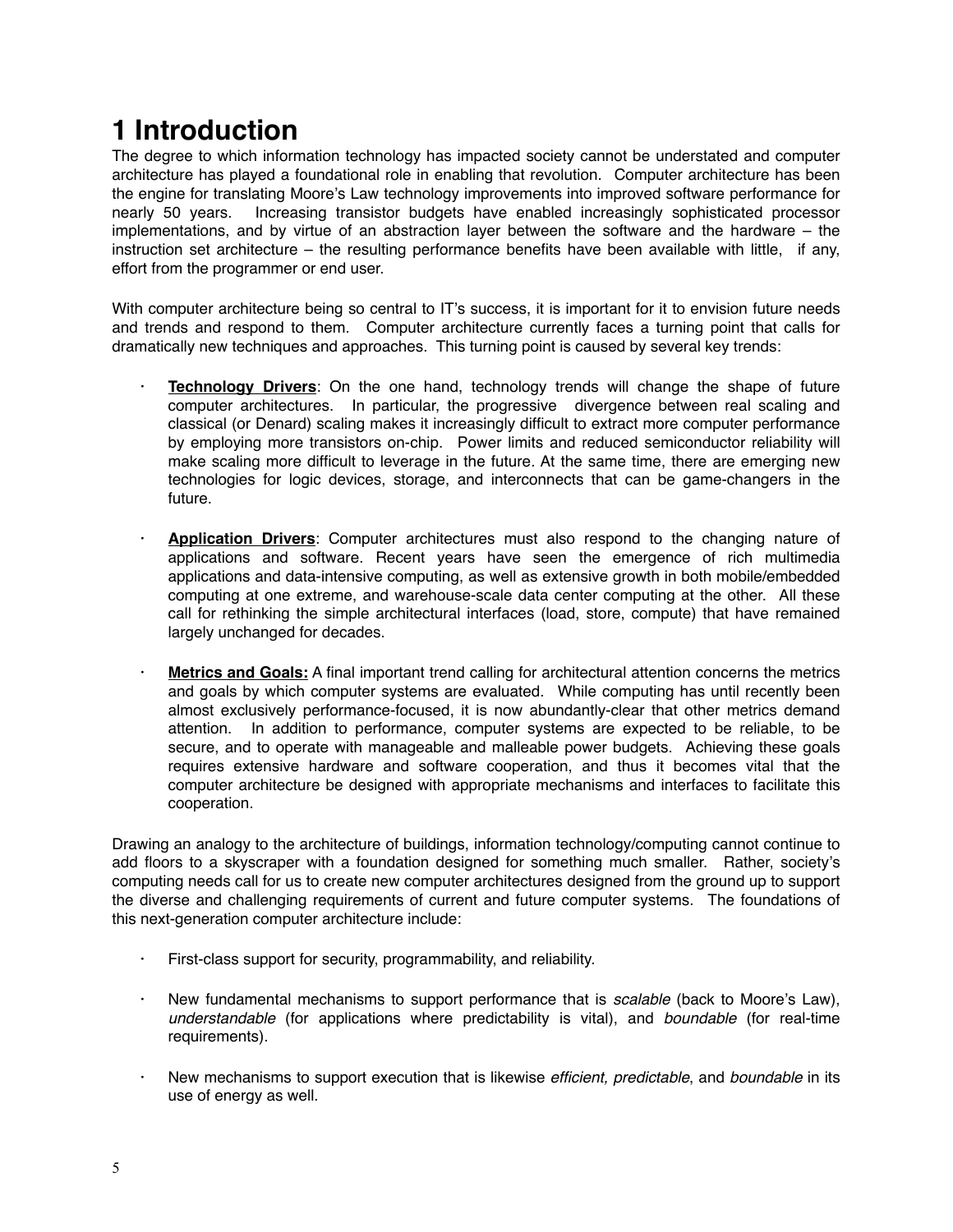Many research thrusts can be funded to help make the above vision a reality. In particular, this report focuses on three we find especially compelling.

- Beyond Traditional HW/SW ISAs: While traditional ISAs have served us well, they have become increasingly confining and have stagnated innovation in computer architecture. They lack the richness to express programmer and/or compiler intent, requiring the hardware to re-discover even a fraction of what was known at compile time. Furthermore, they force decisions to be made statically that would be better made at run-time. By re-defining the HW/SW boundary, and perhaps separating a logical ISA (the interface for distributing programs) from the implementation ISA (the instructions that the machine actually executes), we provide the opportunity for new levels of efficiency and for growing the role of the processor. Section 3 identifies our research agenda in this area.
- New Goals and Metrics: With computer systems in wide use throughout business and critical infrastructure, a performance-only focus is hopelessly inadequate. Rather, computer systems security and reliability are paramount, and computer architectures must play a role in supporting this. Likewise, energy-efficiency and predictability are also central goals. Section 4 outlines research opportunities in this area.
- Harnessing Technology Trends: As CMOS semiconductors—the traditional sources of technology-driven performance scaling—lose ground, it falls to the computer architects to seek out new opportunities and harvest from the rich set of technology alternatives to find options that will offer appropriate performance, reliability and other attributes. Computer architects can then integrate them into systems that take advantage of their best performance, power, and reliability attributes, while shielding higher system layers from accompanying deficiencies. Section 5 identifies our research agenda related to these topics.

#### <span id="page-5-0"></span>**Why Academic Research into Computer Architecture?**

We believe that key advances in these areas are likely to come from academic research because:

- Many large industry players have significant economic incentives for retaining existing interfaces, which prevents the kind of revolutionary re-thinking of these interfaces required.
- · The holistic kind of thinking required for the above research thrusts generally spans boundaries between companies.
- · Academic research can take a longer-term view than industry.
- · As we get fewer and fewer, larger and larger players in the computing industry, the diversity of research agendas from academia becomes a more important complement to the advanced development work done in industry.

#### <span id="page-5-1"></span>**Recommendation for Federal Funding**

This report includes specific recommendations for the funding agencies, in order to make progress on the research thrusts described (Section 6).

#### <span id="page-5-2"></span>**Societal Impact**

The research plan we discuss in this report has the potential for sweeping societal impact. With computer architecture serving as the keystone of computer systems hardware and software, rethinking it to treat performance, power, security and reliability as equal first class design goals, has the potential to ignite a second IT revolution. In particular, providing a stable foundation to build the next-generation of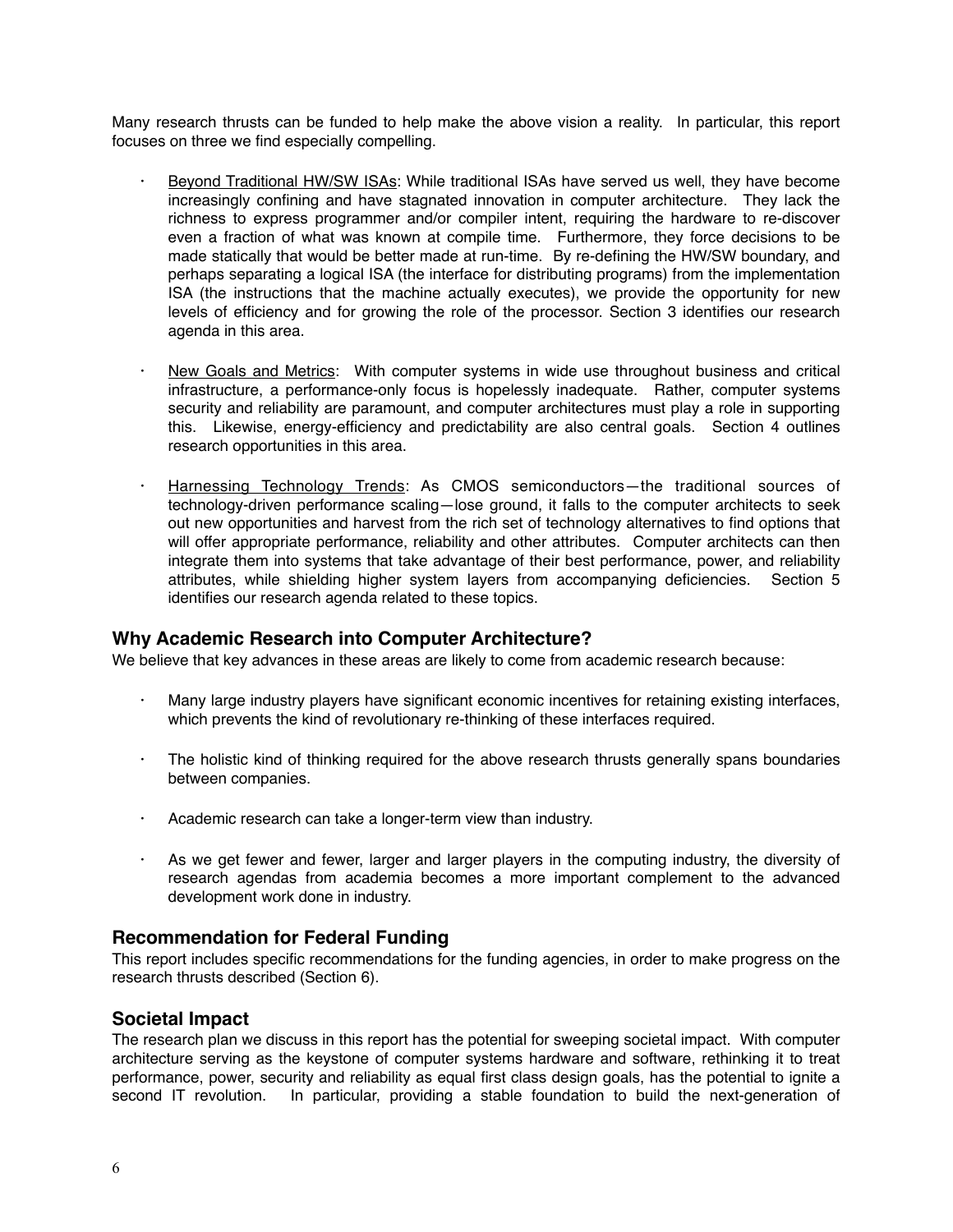embedded, mobile, desktop, and warehouse-scale computers will allow IT infrastructure to rely on highperformance computer systems that are also reliable, secure and energy-efficient.

To our own field, it is exciting to envision the significant impact of removing the HW/SW ISA restrictions we have too often placed on ourselves. One can only imagine the sorts of creative and high-impact ideas that could follow. With this, the educational impact can also be significant, as our students are trained to think big (without the traditional ISA constraints) while also maintaining computer architecture's longstanding traditions of finding simple, elegant, and effective solutions to pressing problems.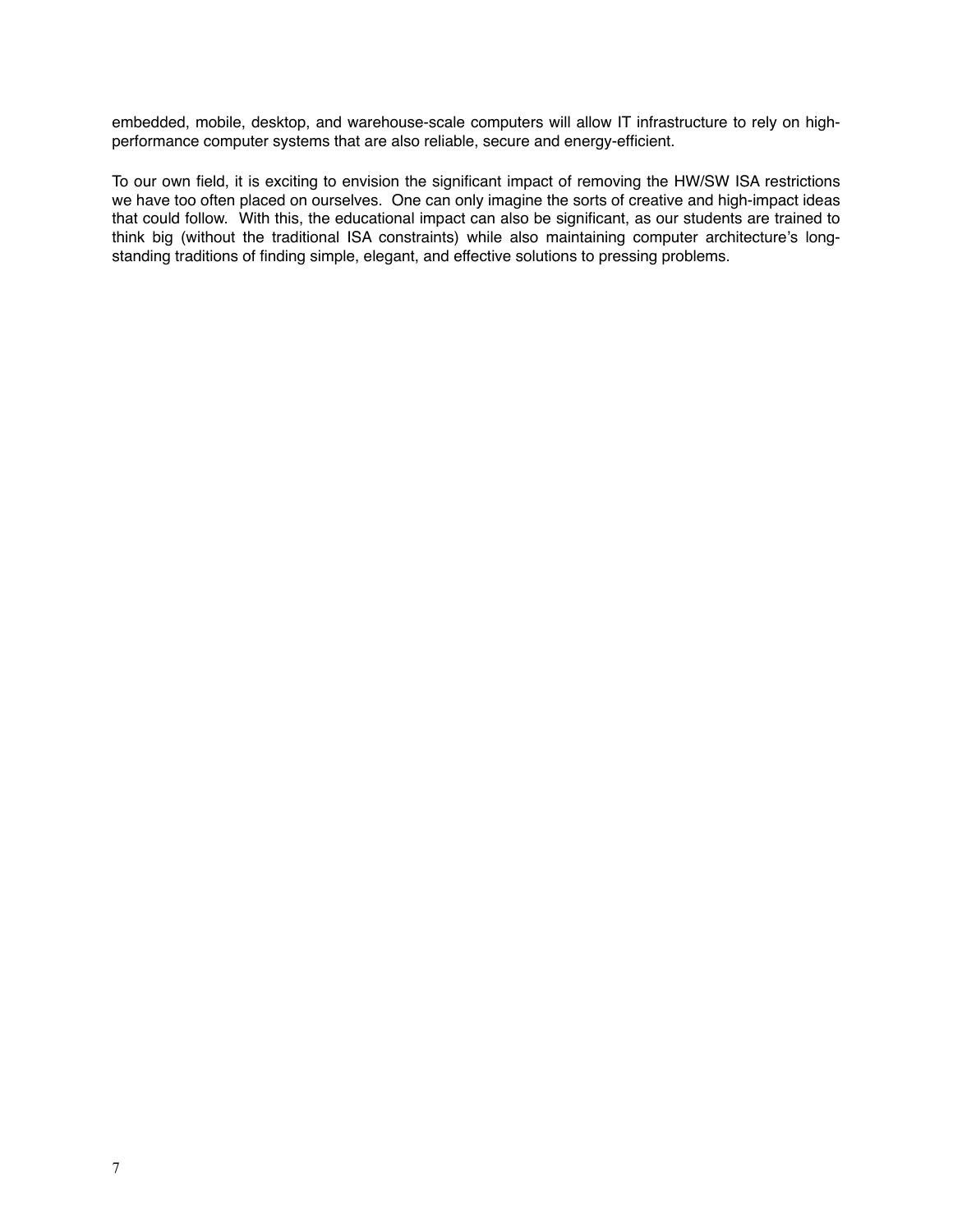## <span id="page-7-0"></span>**2 Applications**

In this section we outline the applications and features that motivate the need for research into the areas outlined in the rest of this report.

## <span id="page-7-1"></span>**Single-Thread Performance**

Despite the availability of commodity multicore processors, software that utilizes them remains far from widespread. Not only is there a large installed base of single-threaded components, Amdahl's law will ultimately limit the performance scalability of even those applications tuned to utilize parallel cores. For this reason, single-threaded performance is still of the utmost importance to the future of the IT industry and scientific advances that rely on computation.

Additionally, some applications are very difficult to parallelize or contain a significant inherently-sequential component. Specifically, many graph-theoretical problems have significant sections where single-thread performance is crucial. For instance, determining the length of the shortest paths between all vertices in a graph (i.e., the all-pair-shortest-path problem), is difficult to parallelize on multicore architectures. Similarly, problems such as the circuit value problem and the related Boolean formula satisfiability problem are not parallelizable in general --- i.e., they are P-complete.

## <span id="page-7-2"></span>**Security**

Many different types of applications wish for security and privacy. Electronic voting is one example that has received considerable attention. On mobile platforms, users are increasingly concerned that potentially-sensitive information such as their current location (identifiable by a cellphone's GPS, for example) is only used for the intended purpose, and is not shared broadly without their consent.

Fundamentally, users and programmers want to have a good understanding of the answers to the following four questions:

- Where do the input bits come from?
- What modules have access to them?
- Is my code unchanged? Do the instructions I intended to execute, actually get executed?
- · Where do my output bits go?

System support for some aspects of these problems has already been explored. Much of security employs cryptography, requiring hardware accelerators, which are currently under investigation. Likewise, proof-carrying code is also being explored, although, potential opportunities remain in the area of accelerating the phase that checks that the proof applies to this code before execution.

Fundamentally, however, significant novel challenges and opportunities remain. For example, taint analysis can track the flow of data in some instances, and hardware support for it can make it more efficient. Memory technologies that ensure a destructive read operation can form the foundation for assurances to software that data will be unreadable after a certain point in the program. New memory instructions and operations that better certify the flow of data may also support taint tracking.

In the extreme, side-channel attacks that detect system behavior based on performance counter readings or power dissipation represent particularly challenging threats. Hardware and system responses could help mitigate these threats through careful isolation and/or by inserting "white noise" activity that equalizes execution signatures seen by performance counters or power dissipation.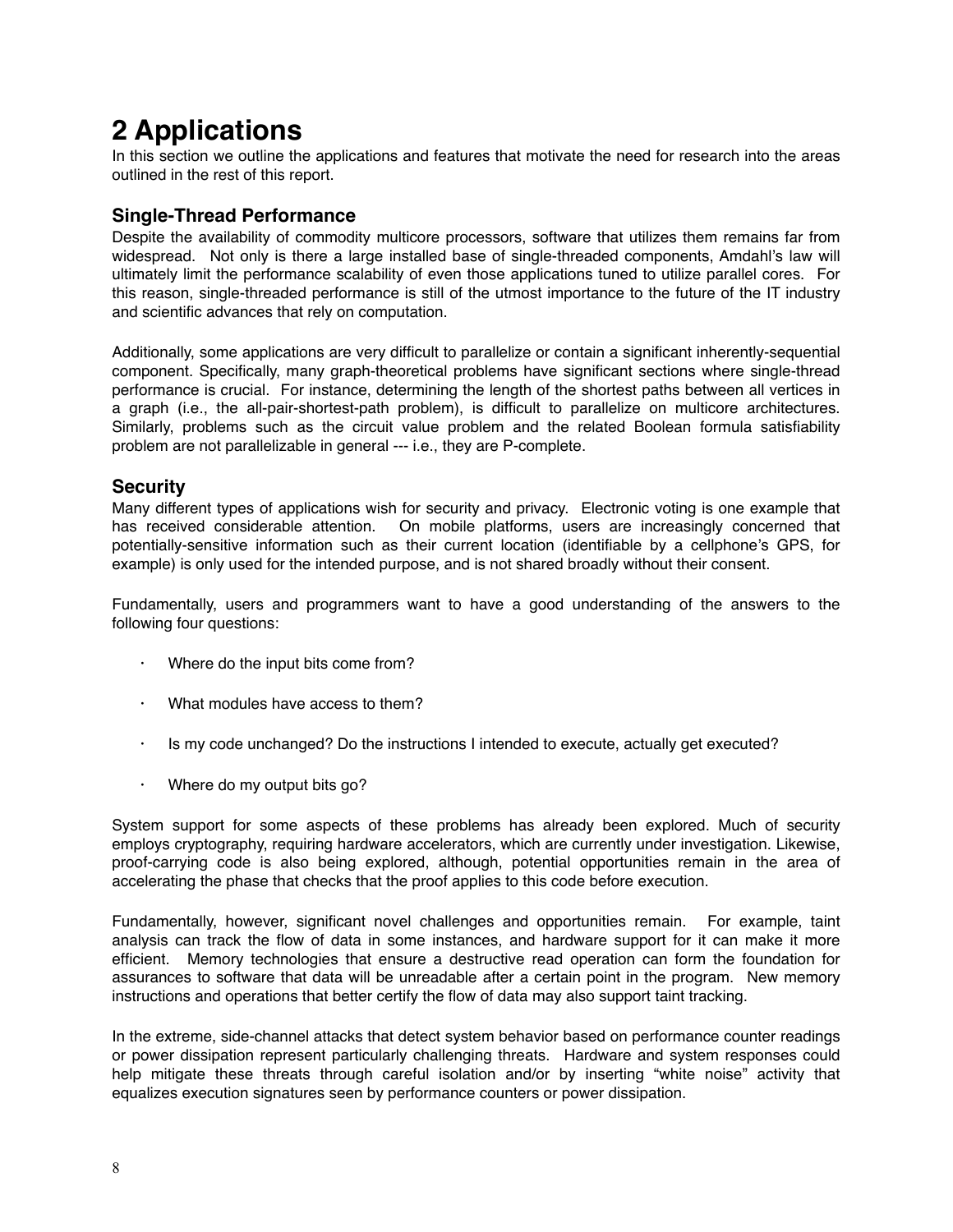#### <span id="page-8-0"></span>**Cloud Computation**

A fundamental barrier to the widespread adoption of cloud computing, with its accompanying benefits of business flexibility and power efficiency, is the issue of trust – that a cloud platform provider (e.g. Amazon Web Services, Google App Engine, or Microsoft Azure) will not read or corrupt a customer's data or examine or affect a customer's computation. Businesses are nervous trusting their corporate assets in the absence of technological mechanisms to protect them. Threats to these assets come less from the platform providers, currently large companies with little incentive to violate their customers' trust, than from third parties running on the same services. This threat may also shift as cloud computing becomes more of a commodity and new parties start providing this service. Computer architecture can provide a hard level of isolation to ensure that a computation executes in complete isolations from both the underlying system software and other users.

The key to achieving this goal is an execution model for a user-level process that is isolated from the system software (hypervisor, OS, applications) as well as other concurrently executing processes and applications. This is a fundamentally new security construct that current architectures were never designed to handle. Traditional systems trust the operating system, but not user processes. Architectures and systems will have to be built quite differently in a future where neither can trust each other. As a starting point, the processor must provide trusted computing hardware, similar to today's TPM, capable of computing a secure cryptographic hash of the process's state, to ensure that the customer's code and data start execution unmodified. The system, software and hardware, should not be able to examine or modify the state (memory, register, processor internal) of the user process after it starts executing. Finally, the processor must provide a secure, isolated location for storing cryptographic keys, accessible only to the application that uses the keys.

None of this functionality can be provided in software, both because the system software is controlled by the service provider, but also because software is mutable and subject to attacks that could compromise the integrity of the guarantees. Conversely, while burning such functionality into hardware is a requirement, the potential for errors exposes such designs to attack. Note the multiple unsuccessful attempts in industry to try and do so. A more basic research approach is required in this area in order to make progress.

#### <span id="page-8-1"></span>**Reliability**

To the highest extent possible, the hardware should provide abstractions that hide any underlying unreliability of hardware systems, rather than exposing the unreliability to the programmer. Moreover, the hardware should provide support for robust debugging to increase the reliability of programs. For instance, the effects of a bug can often be far removed from its source. Fine-grained tracking of program state enables debugging tools to find the source of these kinds of bugs. However, this kind of tracking imposes a tremendous performance penalty. Consequently, direct hardware support for tracking information flow and logging control flow can tremendously speed up this kind of debugging and improve programmer productivity.

#### <span id="page-8-2"></span>**Emerging Programming Environments**

In the past decade, the quantity of programming languages in general use has expanded far beyond the C/C++ and Fortran of 15 years ago to encompass a large number of managed (e.g., Java, C#, etc.) and scripting (e.g., Python, Perl, Ruby, Javascript, etc.) languages. Moreover, systems are often constructed from several different languages, increasing code reuse, but causing problems with divergent language semantics and challenging debugging of mixed code. Because of a desire for portability and the difficulty of compiling dynamic language constructs,, scripting languages are typically interpreted, leading to poor performance and inefficient use of hardware resources.

Computer architecture changes could improve the performance of interpreters, particularly the large dispatch loop that is the heart of most interpreters. The switch statement is usually implemented with an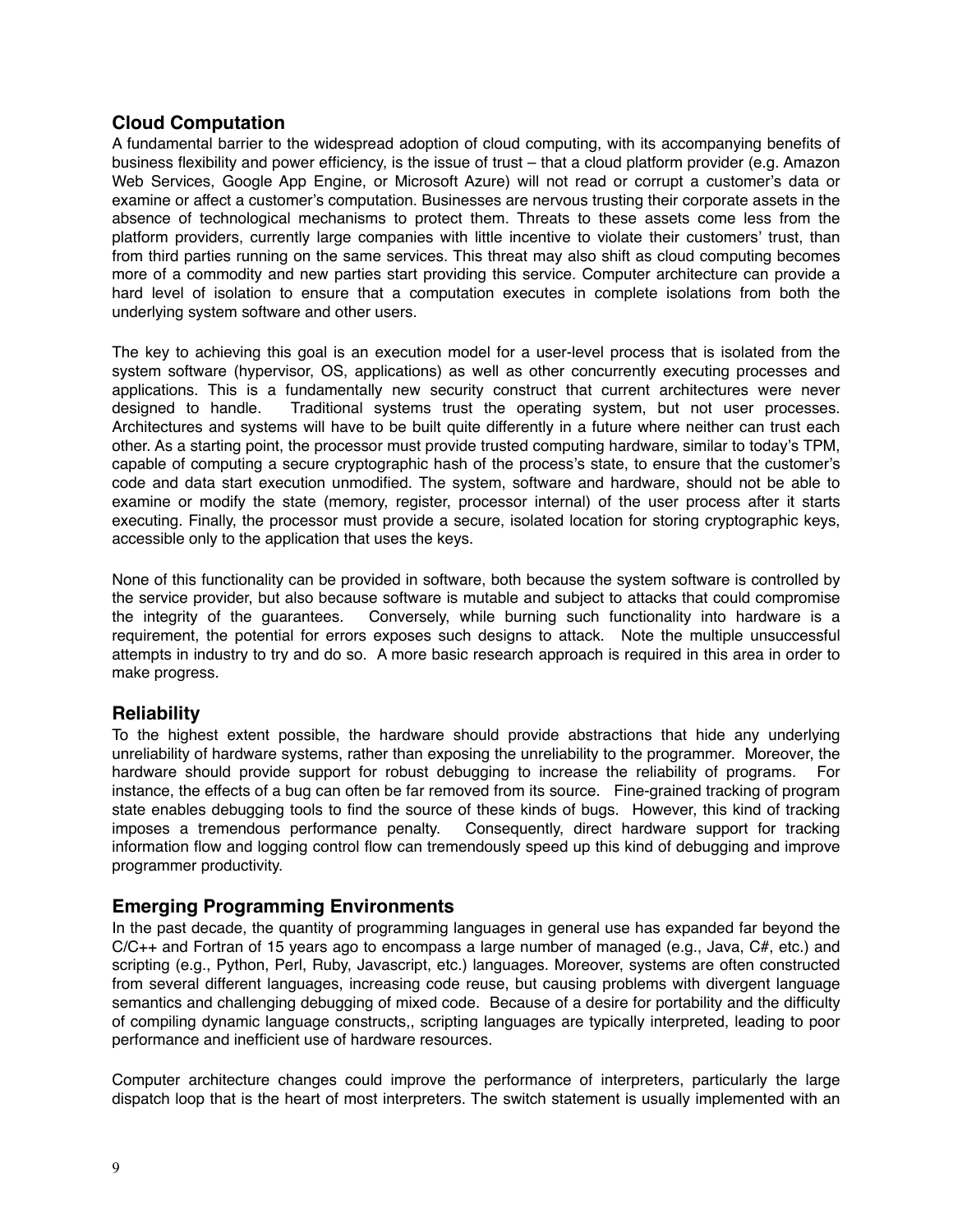indirect branch, whose behavior is unpredictable. Moreover, the ubiquitous operations of type checking, bounds checking, and garbage collection might benefit from hardware support.

Direct hardware support could improve both the performance and energy characteristics of interpreted languages. For instance, the ISA could be augmented with instructions that support the dispatch loop. As another example, managed languages with garbage collection require write barriers. Hardware support for write barriers could eliminate a significant performance penalty of managed languages.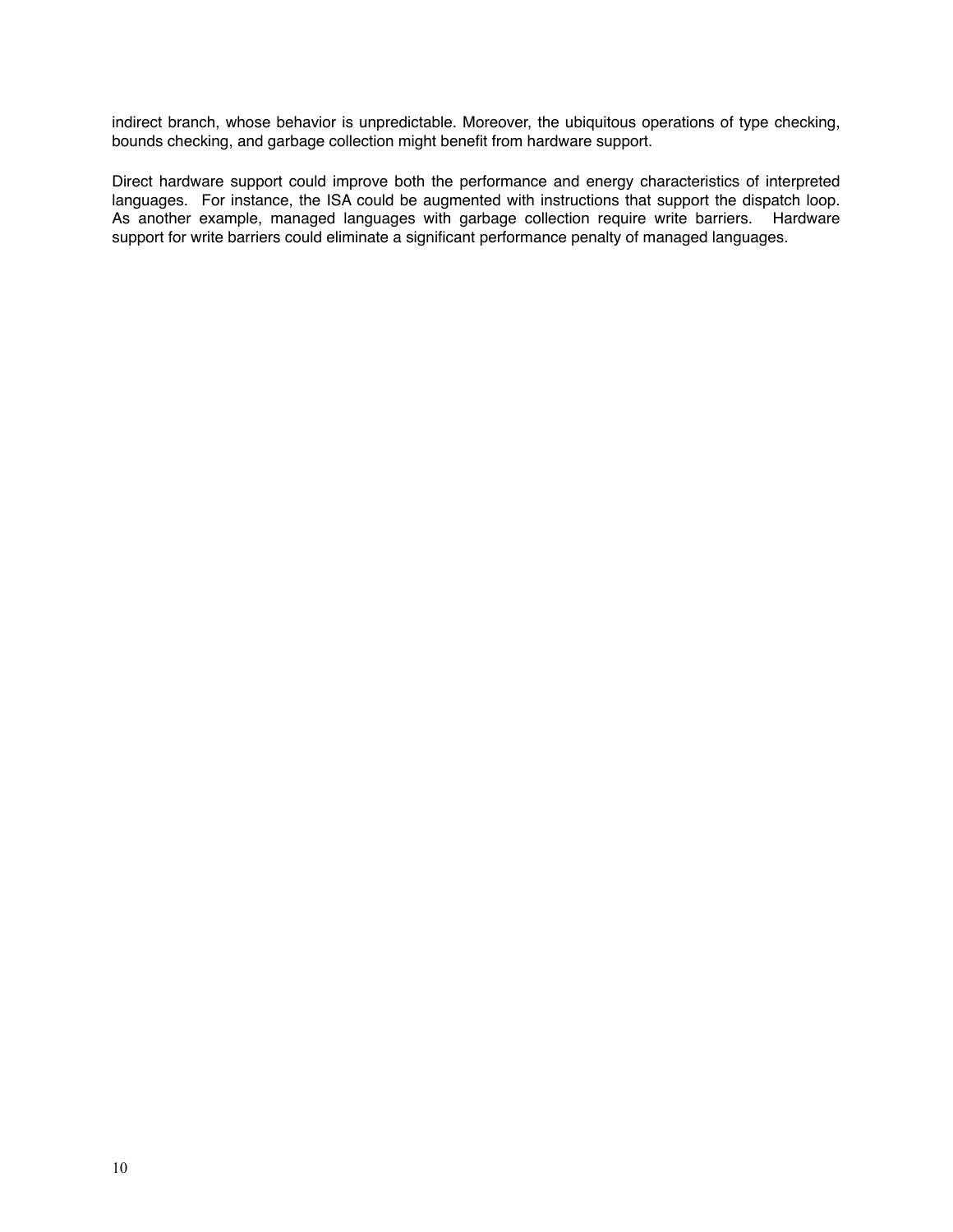## <span id="page-10-0"></span>**3 The End of the Road for Conventional ISAs**

The interface separating hardware and software (the ISA) and the corresponding levels of abstraction are critical to well-engineered computer systems. For example, they allow hardware and software to be developed at different times, in different locations, by different design groups, working for different companies.

However, the ISA as used today was developed decades ago. The important characteristics of ISAs were well-established in the 1960s (IBM 360). The ISA that is most widely used today (x86) was initially developed over 30 years ago, and has been repeatedly extended since then with backward compatibility being maintained with each extension.

Modern processor designs are a marvel of capability: they re-order instructions to achieve higher degrees of instruction-level parallelism, use speculation to ignore potential dependences that fail to materialize, and learn program behavior to apply speculation judiciously. For the past 30 years, processor implementations for commercially important ISAs have been refined through academic research and industrial development to the point where a lot of the potential for these ISAs has been realized, pushing current ISAs beyond their feasible design envelope

While ISA compatibility has served an important function, there are significant reasons to believe that these CISC and RISC ISAs developed in the 1970s, 80s and 90s are not appropriate for modern computer design. They were defined at a time where the resource challenges were different (area was at a premium, power wasn't) and before the consideration of security, reliability, and efficient execution of managed-code environments were first class goals. A significant amount of information that is known at compile time is lost and has to be re-discovered by the hardware, and there are limited means for communicating information back from the hardware to the software. Hardware needs to allocate resources and track state at the granularity of individual instructions, when a larger granularity would be more efficient. Finally, existing ISAs preclude some of the most energy efficient implementations like accelerators and reconfigurable logic. All of these represent opportunity costs that will continue to grow.

Today, we find ourselves with ISAs that are ill-suited for both the software and hardware. Current ISAs do not reflect the needs of current applications for dynamic data sharing, security, and reliability. Furthermore, software expressed in current ISAs requires energy intensive hardware for mapping ISA specifications to hardware resources (e.g., through register renaming). Current ISAs fail to provide an efficient means for providing performance-critical information to hardware. This means that hardware must uncover this information on its own, often doing the same work repeatedly as the same instruction sequence is executed. Again, this tends to be energy-intensive to perform in hardware. Current ISAs also require the support of a precise process state model that is defined at the assembly language level. This places a severe constraint on hardware while not providing useful information to the high level language programmer.

Taken together, these observations clearly indicate that we have reached the end of the road for conventional ISAs. Consequently, we recommend the complete overhaul of the current ISAs, in a way that makes the difference between RISC and CISC look like syntactic sugar. What follows is just a small sampling of the research directions that we envision should be pursued with the goal of developing a new ISA model to carry the IT industry forward into the next half century.

#### <span id="page-10-1"></span>**Research Thrust Description**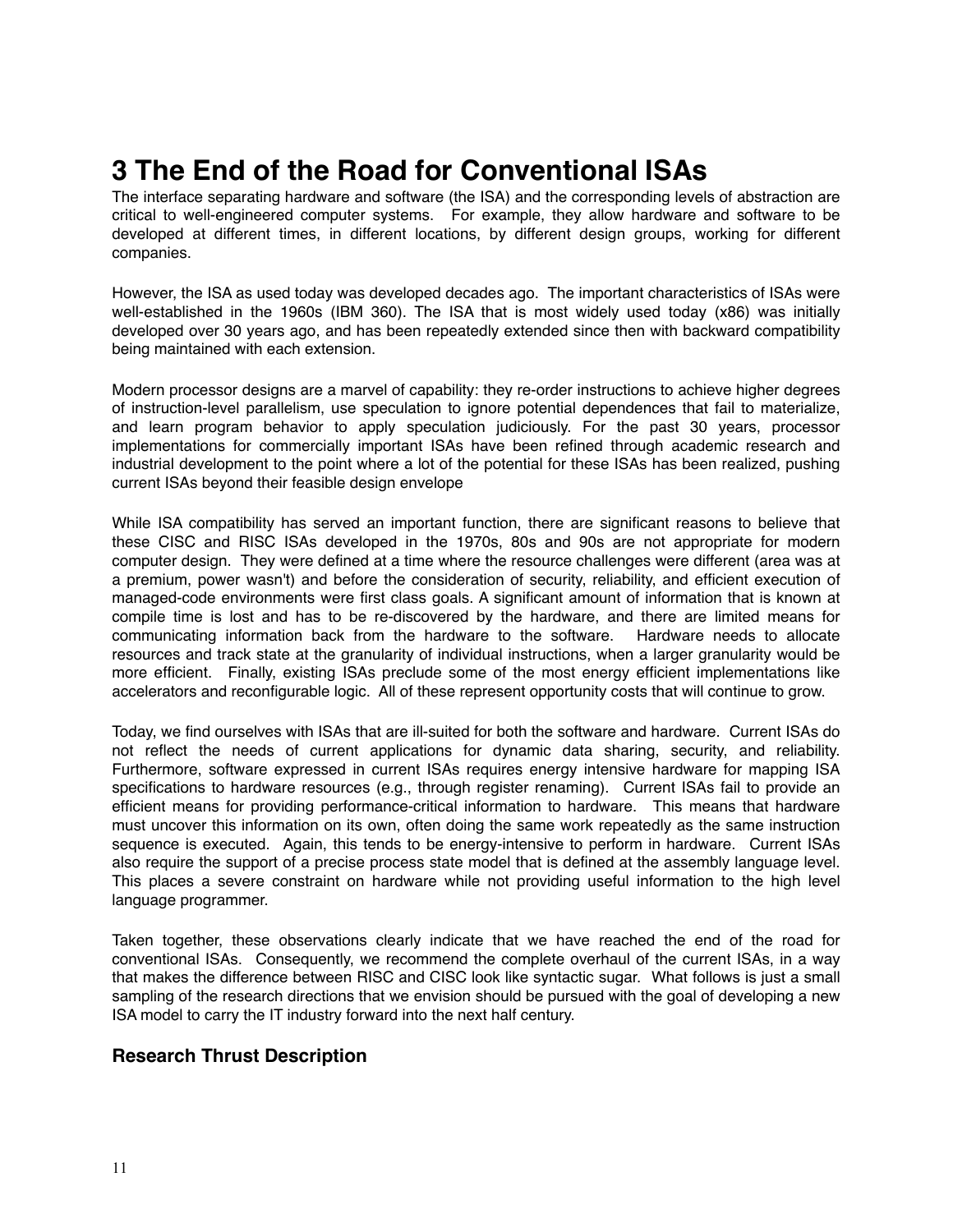#### **New ISAs**

The space for future interfaces and implementations is immense. Exploring this space involves identifying appropriate layers of abstraction along with efficient implementations that meet the design goals. In addition, interaction with the memory model and exception semantics must be carefully thought out.

One possible solution is to identify two new layers of abstraction in the system stack, a logical ISA and an implementation ISA. The logical ISA is the ISA that plays a role similar to today's conventional ISAs and is the one to which software is statically compiled. The implementation ISA is concealed from all conventional software and is the target of dynamic compilation and optimization via a concealed runtime; the hardware implements the implementation ISA. The runtime is a form of virtual machine that is designed concurrently with the hardware --- a so-called co-designed VM --- and it is concealed from all conventional software.

What the logical and implementation ISA should be are open questions, and may vary across application domains and/or design targets and constraints. The logical ISA could be an existing ISA, potentially with additional annotations; an existing high-level language bytecode representation (e.g., Java bytecode, Microsoft's Common Intermediate Language) or a compiler's enhanced intermediate representation (such as that used by LLVM); or a completely new abstraction with specific support for communicating software characteristics and programmer intents to the underlying layers, or the logical ISA could be specifically tailored towards a specific application domain (e.g., distributed computing in the cloud on large data sets). The implementation ISA is completely unconstrained by compatibility requirements and can potentially be different for every hardware implementation. The implementation ISA can be chosen such that it optimizes a particular set of design constraints (e.g., energy efficiency) and/or it may be specific to an application domain (e.g., mobile, cloud, etc.).

One particularly compelling means of re-defining the hardware/software interface is co-designed virtual machines, where the notion of the instruction set architecture is divided into two interfaces: the logical ISA, which is an implementation independent interface by which programs are distributed, and the implementation ISA, which is the actual instruction set implemented in hardware. By this separation we achieve three main goals: 1) we permit a rich interface (the logical ISA) that enables the programmer/ compiler to communicate intent as well as expose high-level characteristics such as concurrency (independence) as well as data flow (dependence) among instructions, 2) chips can include a wide range of heterogeneous cores and accelerators, and 3) we allow the implementation ISA to be tailored specifically to the microarchitecture with no forward compatibility concerns. By placing a (hidden) software layer to translate between the logical and the implementation ISAs, we can use the rich program information coupled with the dynamic feedback from the hardware to select the appropriate cores for a region of code and optimize it appropriately.

#### **Infrastructure Development**

Conducting this kind of radical ISA research is not easy. Research in identifying new interfaces and implementations requires substantial infrastructure investment. It requires a re-targetable static compiler that compiles application code to the logical ISA, and it requires a re-targetable dynamic compilation framework that dynamically translates and optimizes logical ISA code into an implementation ISA that is run on the hardware (or simulator). A simulator allows detailed evaluation of the hardware design and hardware/software interaction. As suggested above, a key feature for a successful research infrastructure is that it is easily re-targetable so that different logical ISAs, implementation ISAs, and hardware implementations can be explored quickly.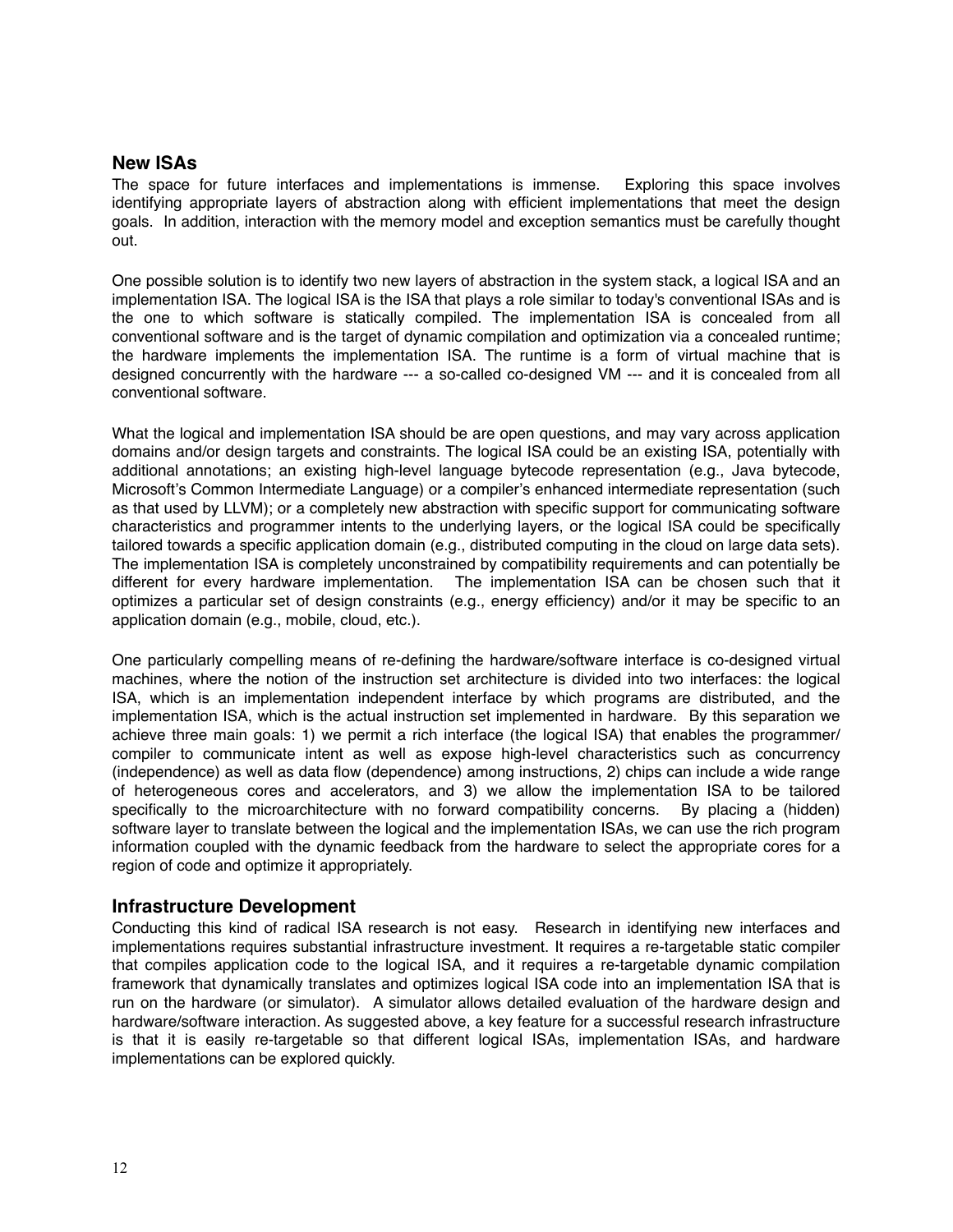Along with a re-targetable simulation infrastructure, new simulation methodologies are needed to be able to understand performance phenomena over long periods of time (say, minutes of run time), the reason being that the runtime (the co-designed VM) optimizes code dynamically. The runtime will perform online performance/efficiency monitoring in order to drive optimizations of the software and hardware during run time. Ideally, rather than reinvent common needs across multiple research thrusts, investment in a common infrastructure (similar to the LLVM compiler, for example) is likely to foster research in this area.

## **Supporting Legacy Software**

Devising a runtime that translates and potentially optimizes legacy ISA code into the implementation ISA will enable support for legacy code. This legacy code runtime could be viewed as transient technology. The legacy code runtime can be abandoned once the logical ISA is widely adopted, enabling the legacy code to be recompiled or binary translated to the logical ISA and combined with all the new software that gets compiled to the logical ISA.

## **Cross-Cutting Issues: Dynamic Hardware and Software Optimization**

The plethora of transistors afforded by Moore's law provides future systems with unparalleled hardware resources, but power and thermal limits dictate that only a subset of these resources may be simultaneously active. Future systems are likely to consist of a sea of structured or unstructured resources that must be efficiently composed based on the global resource allocation policies, local application requirements, and other constraints. To maximize quality of service metrics (e.g., system level efficiency) or meet service level agreements (e.g., application responsiveness) subject to power and resource constraints, future systems must dynamically adapt to changing application and environmental requirements. For example, as an application or run-time environment changes, the underlying hardware can change, in order to reduce power, improve performance or provide more functionality. Specialized components, such as special-purpose functional units, interconnect, and memory structures, may be selectively enabled and composed for general-purpose tasks. Whether in a single application or multiprogram environment, dynamic microarchitecture adaptation enables application- and system-specific optimization based on the current constraints. Adaptability provides a framework that can be leveraged by the hardware/software interface to simultaneously coordinate global and local resource management. This framework requires mechanisms to communicate up and down the hardware/software stack. By facilitating information flow down to the hardware, the microarchitecture can adapt to the specific application or system requirements and constraints, like the power budget. With information flow up the stack, from the hardware to the software, we enable global resource control and feedback based on the current and future system constraints.

## **Application Characterization**

Research is needed in application characterization to understand their properties and commonalities, so that these get reflected in the new interface(s). For example, security is a key attribute --- the ubiquity of networked devices calls for robust security policies. As another example, data-intensive datacenter-level workloads may benefit from constructs that enable specifying parallelism and the order in which the computation is done is not important. Yet another example may be the ability to communicate (in) dependences between reads from and writes to memory to the underlying layers.

## **Security and Reliability Properties**

Existing protection models are fairly heavy-weight and do not address current application needs --- new protection models are needed. For example, fine-grain protection is useful in enforcing protection boundaries among modules within a single application. In addition, security must be architected in order to make it a first-class property that applications can manipulate. Similarly, support for identifying and exposing both hardware and software failures will enable reconfiguration and improve reliability. Understanding the ISA implications on these properties is an important research direction.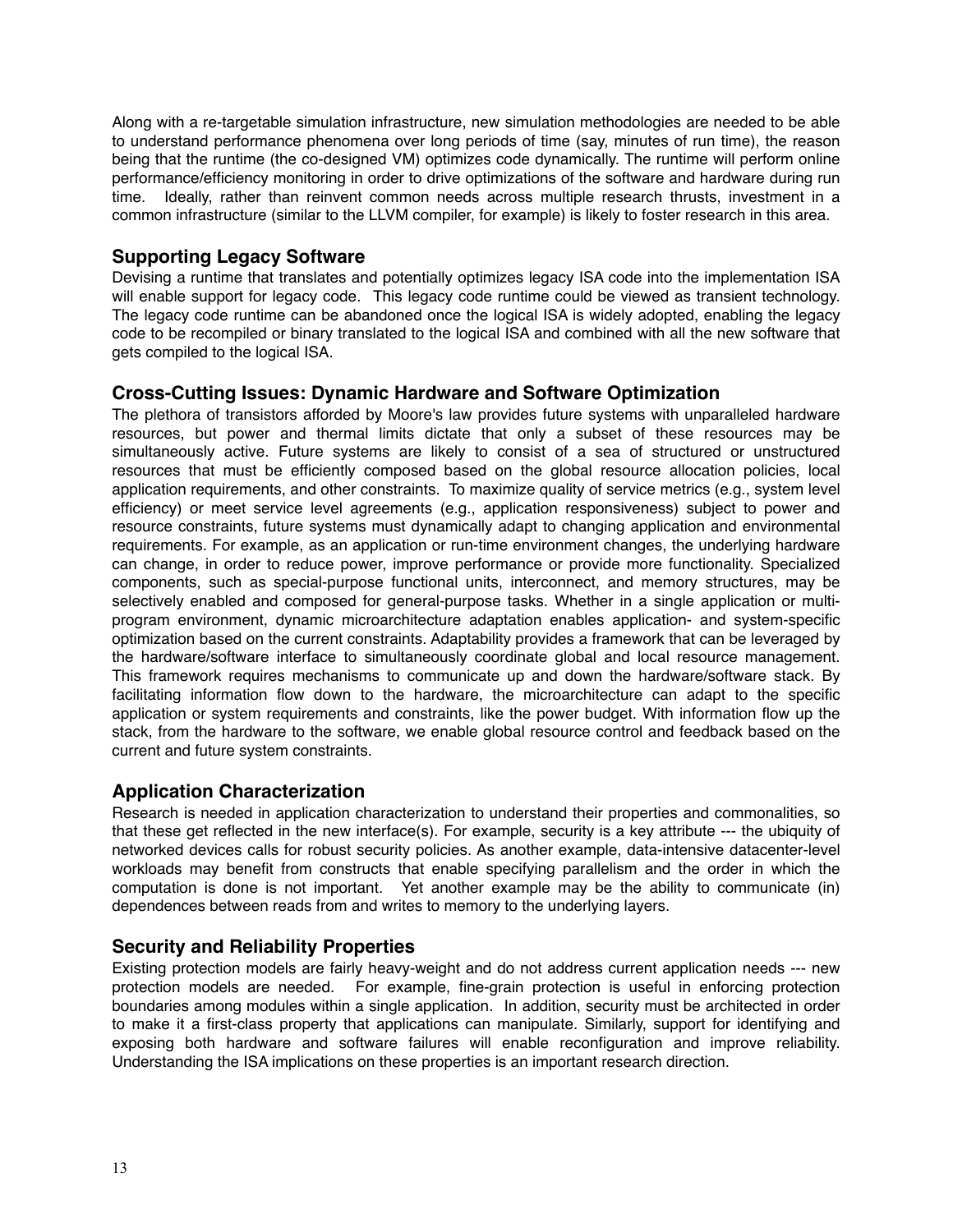#### <span id="page-13-0"></span>**Why is this Research Transformative?**

By moving away from the traditional ISA as the sole hardware/software interface, we enable transformative research. Existing ISAs severely constrain research into new microarchitecture paradigms and limit the role that processors can play in providing system-level support for security, reliability, debugging, and performance analysis. By re-drawing and re-defining the hardware/software boundary, we permit a more holistic approach to addressing every low-level aspect of computing, and enable an inter-disciplinary effort to re-consider what hardware primitives should be provided in each of these areas.

The decoupling of a portable format for programs (the logical ISA) from the instructions implemented on the machine (the implementation ISA) greatly relaxes constraints on the implementation ISA (and microarchitecture). Most notably this enables unlimited heterogeneity both across and within platforms transparently translating applications to a given form factor and the available set of processors/ accelerators to maximize energy efficiency. Furthermore, deferring many decisions to run-time (when dynamic information is available) rather than being restricted only to static compile time will revolutionize both compiler optimization and resource allocation.

Finally, new implementation ISAs and better information provided from the logical ISA or the intermediate software layer enable complete re-thinking of the microarchitecture. Rather than making the microarchitecture fit the architecture, we can allow the microarchitecture to drive the implementation architecture, with the implementation architecture being coupled to the logical architecture via the concealed runtime. A redefinition of the granularity of the work unit coupled with the provision of an execution plan that reduces decision-making and mis-speculation by the hardware could lead to significant improvements in energy efficiency.

#### <span id="page-13-1"></span>**What Are the Deliverables?**

If successful, the deliverables from funding this line of research would include:

- A new HW/SW interface, broadly in use in both research and industry, that scales, supports modern computing requirements, and provides a platform for conducting future architectural, programming language, and systems research.
- An infrastructure supporting flexible HW/SW interface design, analysis, and understanding. Such an infrastructure would provide for both legacy and emergent application support.

• A deeper understanding about the nature of computation. The current acceptance of how processors must be built is stuck in a 1960's mindset: rigid ISAs, precise state, monolithic and uniform memory, etc. This mindset has pigeon-holed the type of architectural research envisioned and carried out, and held back industrial computing enhancements.

#### <span id="page-13-2"></span>**Research Disciplines Involved**

Developing new interfaces requires a multi-disciplinary approach. Architects must closely collaborate with application domain experts, language designers, systems researchers, and technology experts, in order to develop interfaces that (a) meaningfully capture program intent that can be utilized for architectural optimization, as well as (b) provide the necessary feedback to the system and application that allows dynamic property tailoring.

#### <span id="page-13-3"></span>**Risks to Industry and Society If Not Pursued**

The risks to industry if this research is not carried out, or is unsuccessful, is a dramatic shift in the IT business. Already, today, we see that the time taken by individuals and businesses before they upgrade their systems is double the time in the 1990's . If this were to double again, and at the moment, the momentum is in that direction, then the "life time" of a computer would have gone from approximately 2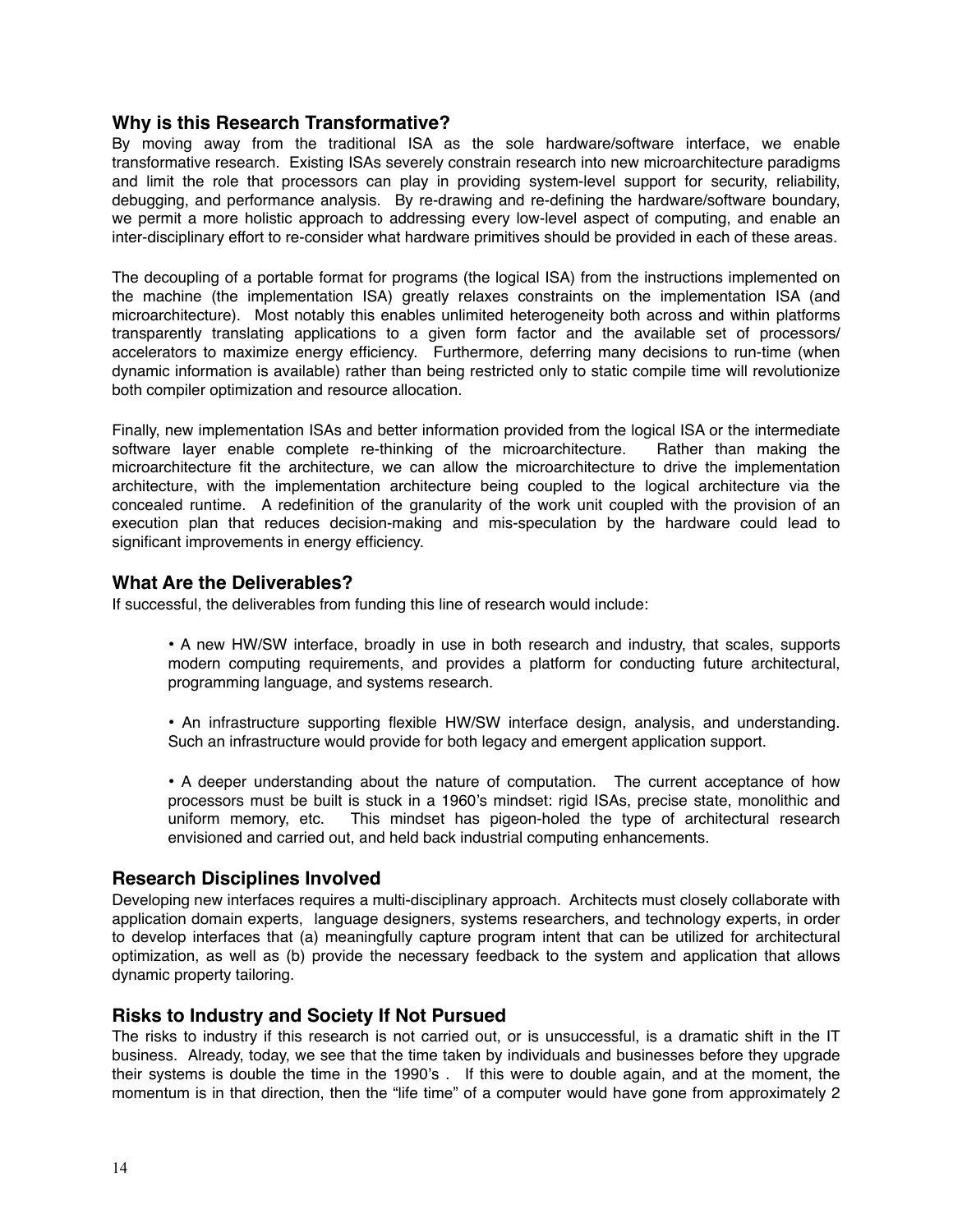years to 8 in less than two decades. This would have enormous implications on IT spending and an associated impact on the wider economy.

#### <span id="page-14-0"></span>**Benefits of Success to Industry and Society**

The research direction described here, if successful, promises to return the industry back on a virtuous cycle of continuously better -- faster, lower power, more feature rich -- devices. Not only will that reignite the engine at the core of the IT industry -- translating Moore's law exponential decrease in transistor cost into exponential economic growth -- it also promises to unlock new levels of performance, enabling ever more insightful scientific investigation.

## <span id="page-14-1"></span>**Why Not Let Industry do it?**

The established computer industry has a strong vested interest in maintaining the current ISAs. It yields a proprietary advantage and it preserves a large part of a company's design infrastructure, e.g., CAD tools, validation and diagnostic software. Furthermore, designs have evolved to become extremely complicated so that even minor changes tend to be avoided (if it works, don't fix it). What is required is a major re-design of the abstraction layers separating hardware and software. Academia, without vested interest in the status quo is very well-suited to undertake this effort.

In order for academics to be successful at pursuing this research agenda several things must happen. First, funding has to be available to carry it out. This report (Section 6) includes specific funding recommendations to federal funding agencies that will make conducting this kind of research possible. Second, the academic ecosystem (infrastructure, students, conferences, etc) needs to be conducive to encouraging this type of research. It goes without saying that it is easier to carry out and publish incremental architecture research. This will change through leadership and the building of a significant body of like-minded researchers.

#### <span id="page-14-2"></span>**Likelihood of Success**

There is enormous risk in pursuing research in this area. There is enormous risk in not doing so. The prospects for success are unknown, but several historical events show promise for the future. First, the concept of separating the logical from physical ISAs has been successful already in industry. The two most widely known examples are the switch to the Pentium 6/Pro microarchitecture and the processor devices from Transmeta. Both occurred in the 1990's and in both cases the underlying microarchitecture executed a different, but related ISA, from the exposed logical ISA. All x86 chips built today separate the logical from the implementation ISA.

This report argues research and industry must go much further than these attempts. Concepts such as precise state and monolithic, uniform memory, must be questioned. Researchers have explored around these concepts decades ago (dataflow, software controlled caching), but such attempts were conducted in an entirely different technological environment, and much has been learned in the intervening years. And of course, much can be learned from studying these earlier attempts.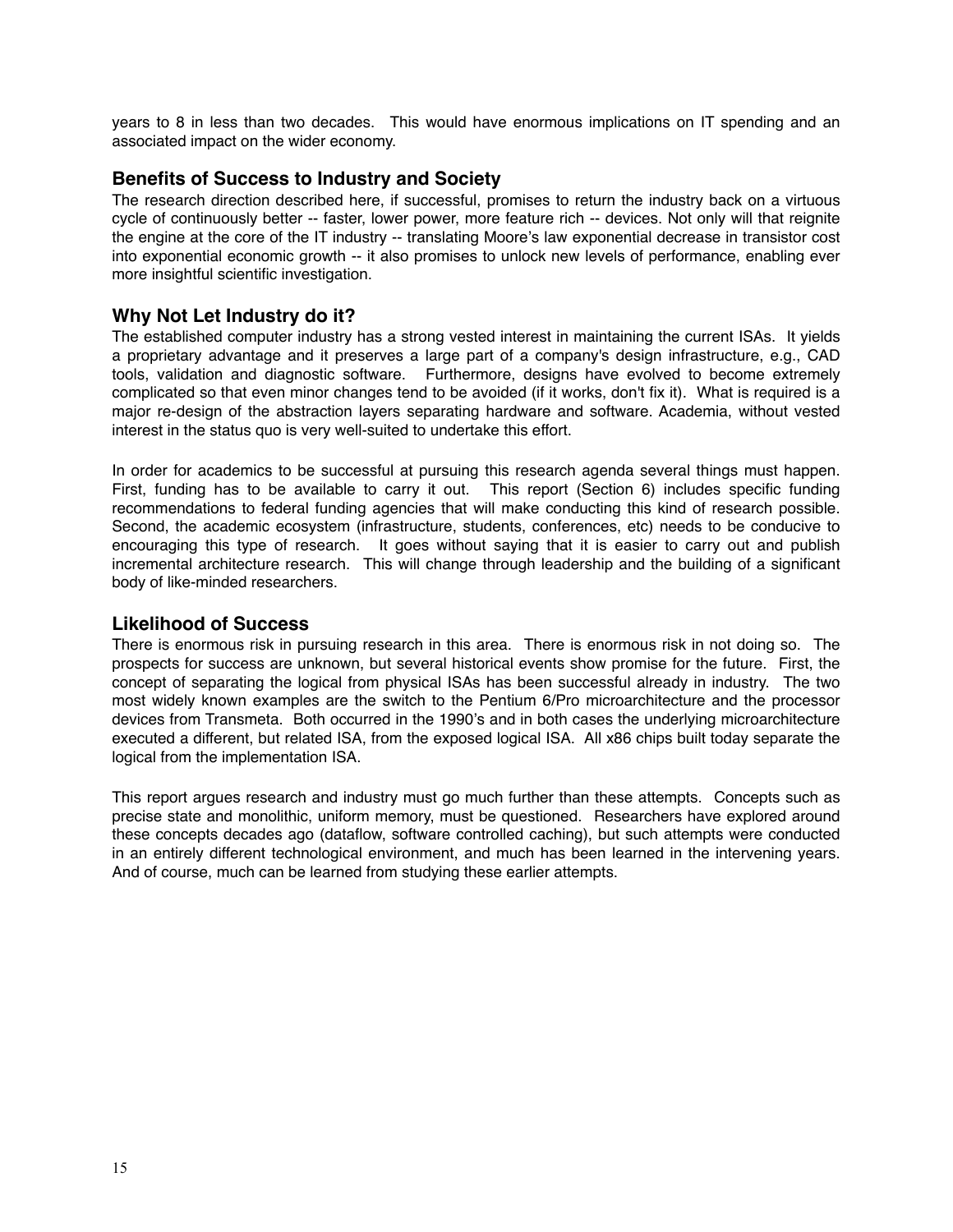## <span id="page-15-0"></span>**4 Beyond Power/Performance**

The foundation of our IT infrastructure today is an architecture developed by mid-20th-century pioneers and to a large extent stabilized with the IBM 360. This architecture focused on the efficient use of the modest resources available during that time and facilitated many valuable products, such as mainframes, minicomputers, and personal computers. Today, roughly a half-century later, this 20th-century architecture hobbles efforts to attack our nation's most important IT problems, including security and privacy, reliability, and programmability. For example, software which is certified at EAL6, the second highest level of assurance in the Common Criteria, costs on the order of \$10,000 per line of code, compared to \$1 to \$3 for un-assured code. A large portion of this cost difference is due to the fact that modern machines completely lack the mechanisms necessary to manage information flows effectively, to recover from hardware and software failures, and to provide understandable and predictable performance. There are several major problems. First, current architectures make sharing the default, which makes even keeping a secret effectively nearly impossible. Second, they allow a single bit flip and errant pointer to potentially corrupt vast state, which increases the challenges of providing reliable systems by not containing inevitable errors. Finally, they promote a tower of fragile software that raises the cost of getting systems working.

In many dimensions, the computers of the 21st century are more than 1000 times better than their mid-20th-century ancestors. Moreover, society has come to depend on IT for education, government, commerce, science, and entertainment. Due to these changes, a new foundation is needed: *We cannot*  and should not build IT skyscrapers on a bungalow foundation. This 21st-century architecture must facilitate what matters now and in the foreseeable future: Security and Privacy, Reliability, Programmability, and Predictability.

## <span id="page-15-1"></span>**Research Thrust Description**

To attain our goals, we propose to (1) develop a new class of architectural security and privacy primitives, (2) establish the new architectural mechanisms necessary to build truly reliable computing devices, (3) uncover the methods necessary to create understandable and predictable systems.

#### **New Architecture Foundations for Security and Privacy**

Within the thrust of architectural foundations for security and privacy we identify three sub goals: (1) the creation of new architectural mechanisms capable of strongly containing secret data and operations; (2) the rethinking of architectures within the context of modern datacenter use, where a single core may be utilized by hundreds or thousands of individuals; (3) architectural techniques in support of ensuring safe operation in which the participating parties (user, OS, applications) are mutually distrustful.

## **Secret Containment**

Critical systems require tight guarantees on the flow of information, for example when handling social security numbers, secret cryptographic keys, health records, or critical avionics data. The ability to strongly protect a secret is at the heart of most secure systems, a task for which modern machines are exceptionally poorly suited. Instead, software developers are forced to constantly compensate for the failings of these machines. The problem is that every operation performed in a modern machine leaks some form of information. Secrets can be inferred from changes in the cache behavior, the timing, the electro-magnetic emissions, and many other logical and physical sources. In many domains, software developers are willing to go to remarkable lengths to minimize the amount of leaked information, for exampleby flushing the cache before and after executing a piece of critical code, attempting to scrub the branch predictor state, normalizing the execution time of loops by hand, or by attempting to randomize or prioritize the placement of data into the cache. While these techniques make it more difficult for an adversary to gain useful knowledge of sensitive information, in the end these heuristics have tremendous costs in terms of both time and money, yet do not bring our systems any closer to a strong notion of security or privacy. We need new architectures that, with information containment and side channel mitigation, support the core cryptographic operations on which the next generation of secure systems can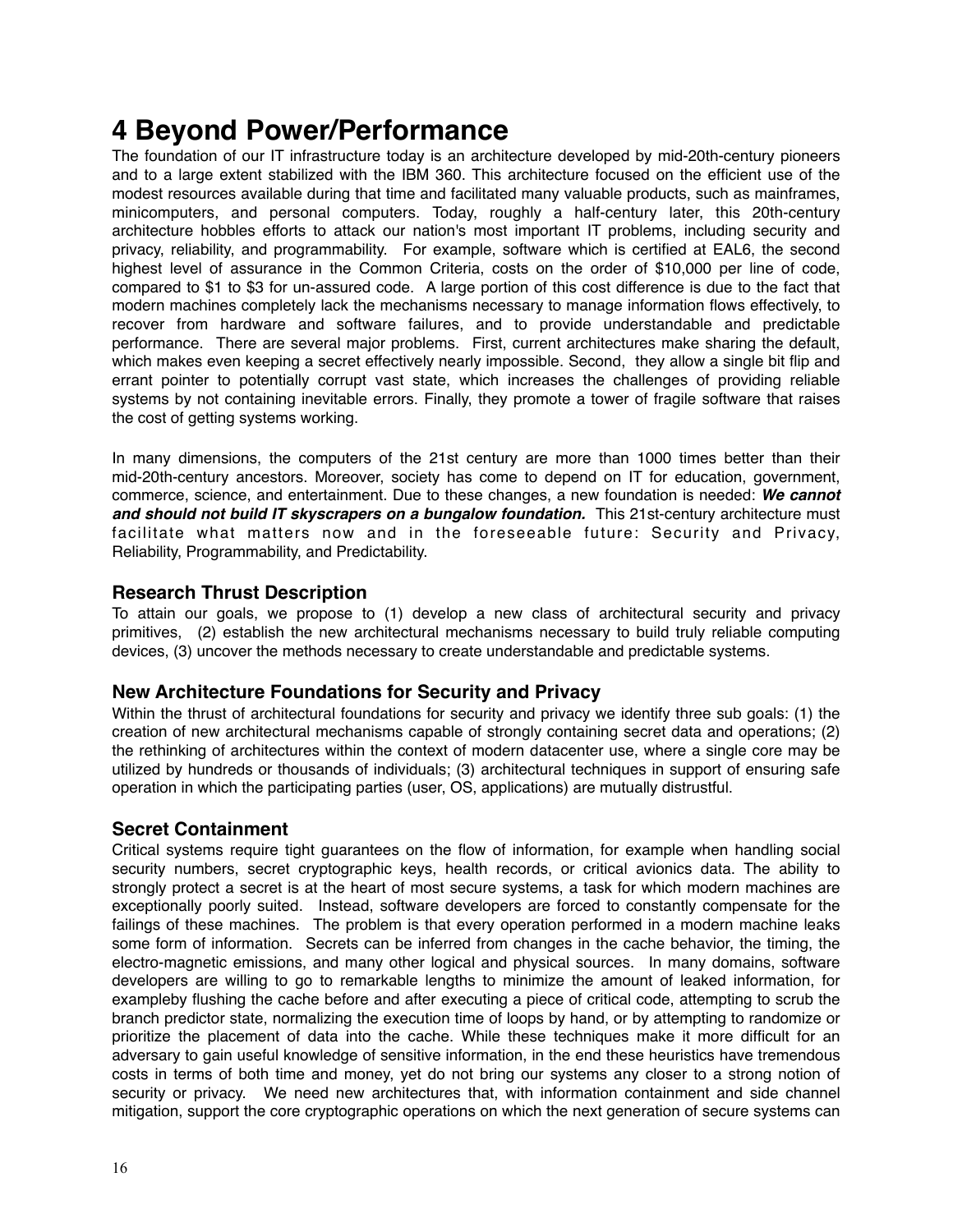be built. If successful, such techniques will drastically reduce the effort necessary to build the secure systems on which our nation depends on for both commerce and national security.

## **Multi-Tenancy from the Ground Up**

In addition to the problems with secret containment, the architectures we have today were simply not built with the massive multi-tenancy we find in modern data centers. Data centers today provide exceedingly complex services, everything from massive queries spanning hundreds of thousands of machines, to raw computation as a service through cloud computing. The fundamental structures of the machines that they are built on were envisioned originally to be used by a single user at a time, but in this context it is not uncommon for a single processor to contribute to the data and compute needs of tens of thousands of different users within a single second. In addition to the many opportunities this presents to optimize for the multi-tenancy case, it also potentially opens up many new avenues for attack. A single compromised node can have a devastating effect on both the integrity and availability of those services. Supporting this scenario requires that the ability to strongly isolate individual users from one another without giving up the performance and manageability gains that aggregation provide.

## **Operating Under Mutual Distrust**

The enforcement of information flow policies is one of the most important aspects of modern computer security, yet is also one of the hardest to get correct in implementation. Unfortunately, even understanding the true flow of information through a traditional processor is difficult because executing an instruction affects so much internal state: the program counter, the memory system, forwarding and pipeline logic, and countless other bits throughout the machine. This problem is exacerbated even further when the operating system, applications, and user are mutually distrustful of one another. The modern realities of software are such that such distrust is not uncommon. Operating systems can be compromised by attackers, applications are pieced together from parts created around the world by people with complex or unclear intentions, and users are subject to both manipulation and confusion which may lead to poor decisions. A next generation architecture needs to support powerful primitives for isolation, the ability to verifiably virtualize resources, strong and non-bypassable methods of monitoring and enforcement, and rich methods of information flow control. One potential direction in this vein is the work on dynamic dataflow tracking architectures that has led to many clever new ways of detecting everything from general code injection attacks to cross-site scripting attacks.

## **Strong Architectural Support for Reliable Systems**

While many strive for perfection in the systems they develop, the reality is that systems fail. They can fail for many different reasons, including device failure, hardware faults, software bugs, malicious behaviors, or any of a host of other problems. These imperfections can never be fully eliminated, and failure is always an option. However, systems today are built on top of a hardware / software stack that is overly optimistic leading to exceedingly brittle systems. Simple failures, such as the flip of a bit or an errant pointer can set in motion a devastating chain of events, leading to anything from loss of data, to loss of life, depending on the situation. We need to develop new architectural methods to radically transform the problem of reliable system development, allowing the creation of robust and gracefully degrading systems. Towards this goal, we identify three sub goals: (1) new lightweight and trustworthy methods of identifying different classes of faults at the architecture level; (2) strong, even provable, architectural methods by which the effect of those faults can be isolated and contained; and (3) new architectural mechanisms to support efforts to mitigate the effect of those faults.

#### **Error Detection**

The first, and perhaps most fundamental problem in reliability is simply recognizing that a fault has occurred. As we attempt to push the underlying circuit technology to its breaking point, and as we add new technologies with complex fault models, the ability to detect errors is of critical importance. If failures can be reliably identified, we can use aggressive feedback driven optimization, pushing technology to the bleeding edge. Of course faults can also occur above the device level in the architecture itself. As we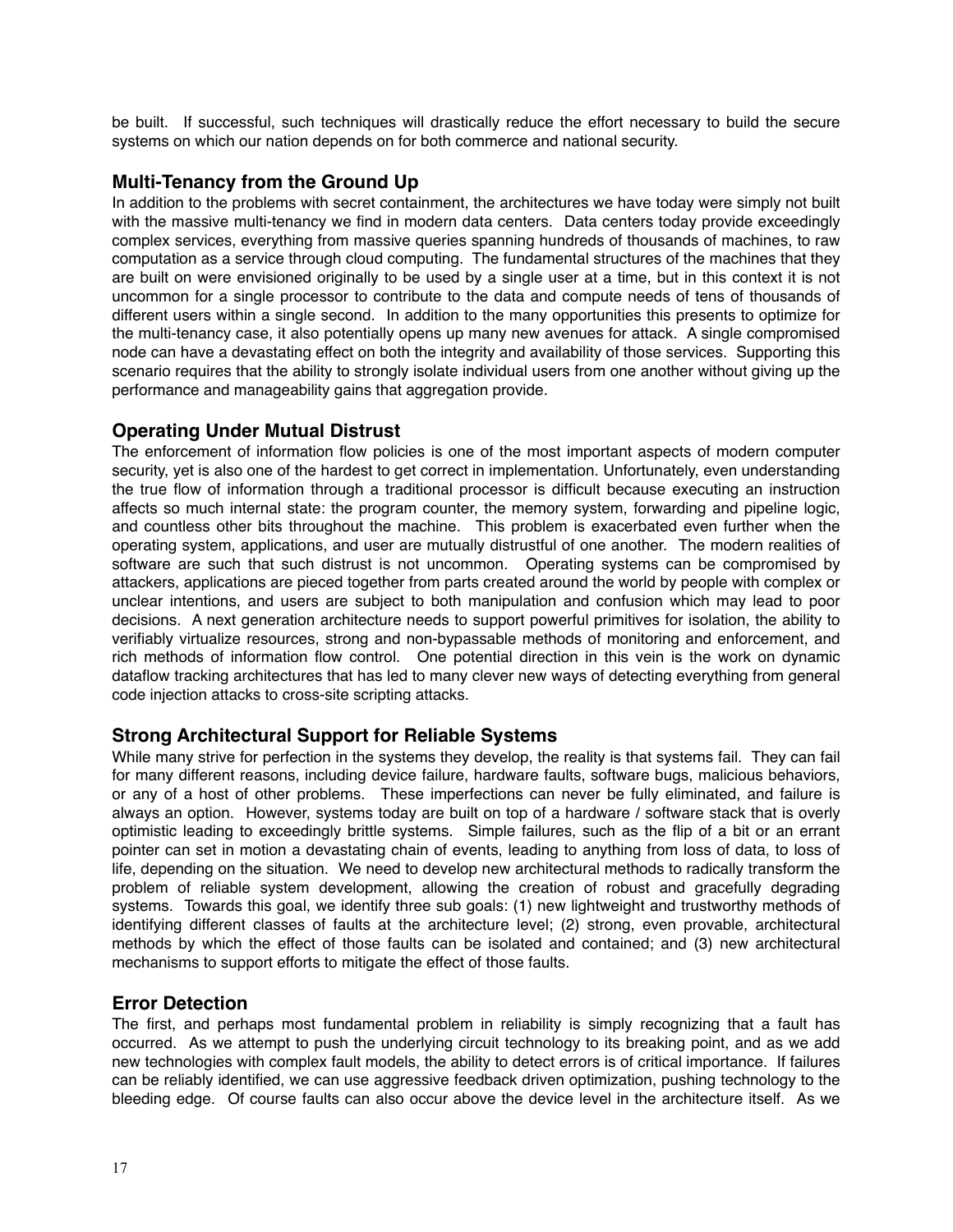attempt to squeeze performance out of our systems at the end of scaling, we will need the ability to rapidly design and deploy aggressive new machines. The ability to detect architectural faults, perform core-level self-check, and dynamically verify results will provide a safety net for the tight wire act now required. Finally, we need new architecture mechanism to help efficiently and continuously identify errors at the full system level, as problems such as atomicity violations and concurrency errors become increasingly important.

## **Error Containment**

The second problem is that once a fault has been detected (especially if the fault is detected late enough that it is not transparently reversible), the effect of that fault must be properly contained within a portion of the system. This problem is made worse by the fact that the outcome of a hardware failure is not immediately clear. For example, if a single bit of a movie frame is modified, it may have no consequences to the operation of the system as a whole, while if another bit is modified, it might have dire consequences. Currently there are no methods by which we can determine the true impact of either hardware or software failures. Such methods are a necessary first step towards strong fault containment as they can be used to measure success. In terms of containment, the final piece that we need is lightweight, configurable, and strong information firewalls. The ability to protect critical components from even the most devious failures would be a powerful new primitive in the creation of reliable systems.

## **Error Mitigation**

The third problem is the ability to mitigate the effects of any, preferably properly contained, errors. While many methods for gracefully handling errors exist, these methods are often times not accessible or performed in the domains in which they are now sorely needed. For example, while transactions are a well-established way of bounding the set of possible states that a system may fail into, most computation today is not structured in a transactional way. Architectural mechanisms that will enable such mitigations include lightweight replay, transparent failover and adaptation, and fault-aware reconfiguration.

## **Predictable and Programmable By Design**

While reliability and security are critical end properties of many systems, it is important to not forget that most systems are built incrementally, starting with small simple pieces and then extending and composing those pieces. Programmers and engineers need ways of creating new systems easily, identifying and eliminating potential problems in both correctness and performance, and in extending and maintaining those systems far into the future. In support of these goals, we identify three sub goals: functional models of architectures understandable to software, performance models of architectures understandable to software, and lasting/extensible architecture interfaces.

## **Strong Models of Function**

One of the most pressing problems in computer architecture is the lack of good models of processor function that can be used by higher level programming systems. Currently, if one wishes to perform a formal analysis of a piece of software at the assembly level, the first thing that needs to happen is that the semantics of the processor need to be defined formally. Typically this happens by reading the processor architecture documentation and making approximations as appropriate. However, there is often a large gap between the documented architecture and the actual implementation that contains updates, bugs, undocumented features, and secret control instructions. We propose that architectural innovation is needed to address this growing problem, with particular respect to determinism and semantics. Solutions in this space should include the definition of formal semantics at the architecture level, work across the formal programming language and ISA boundaries, and ensuring the safe and deterministic execution of microprocessors under a variety of external factors.

## **Strong Models of Performance**

In addition to correctness specifications of these systems, a significant amount of programming effort and perceived reliability is performance. Often when a system fails to perform as expected the reasons for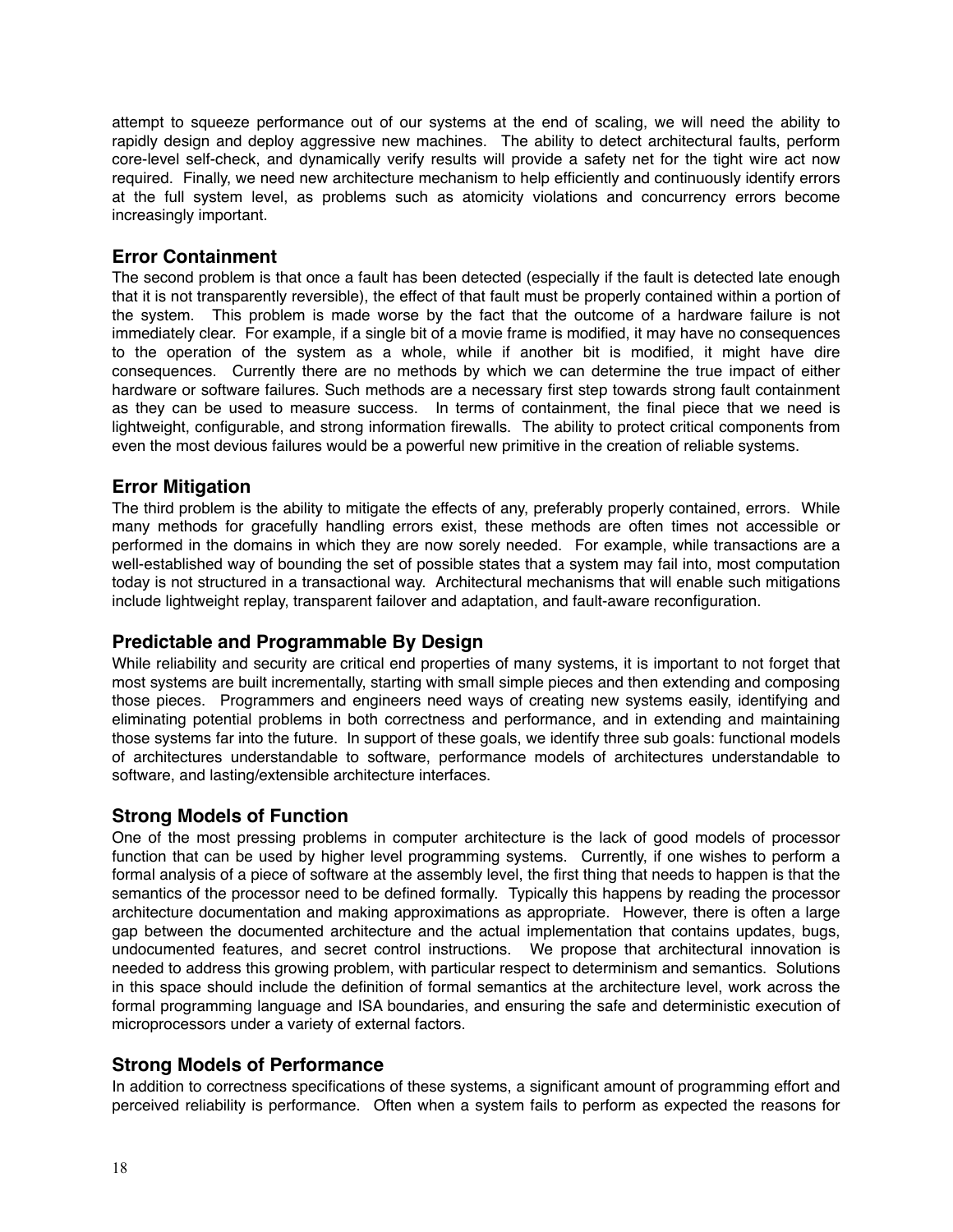this behavior lie in some complicated cross-level interaction, such as the network stack interacting with paging and interrupt handling. These cross level issues are difficult to diagnose, especially so when they appear exclusively in live production machines but not in the test suite. These performance failures can lead to everything from loss of income to, in hard real time systems, loss of life. In this direction, we need new methods for debugging performance problems, performance isolation, and hardware real-time where appropriate.

## **Lasting Interfaces**

Across all of the topics mentioned above, including relating to security and reliability, we need to build systems with lasting interfaces. Architectures that solve one-off problems are capable of moving the needle, but what is really needed are new abstractions that go beyond this and will carry far into the future. Commercially, x86 in this regard has been a wild success. Originally specified for the 8086 in 1978, it has proven extensible for over 30 years. We need to determine the interfaces necessary to ensure another 30 years of progress while enabling the development of predictable, secure, and reliable systems.

## **Cross Cutting Issue: Adaptability**

Future systems must provide mechanisms and policies to balance user requirements for emergent capabilities against the constraints imposed by limited hardware resources. For example, critical financial applications require higher levels of security and reliability than applications that simply enhance the user's experience. Resource allocation to support these capabilities may depend upon the perceived error rates and threat levels, which may vary due to environmental and other factors. In addition, policies must account for the competing demands of other applications and reach globally, not simply locally, optimal allocations. To enable adaptation for security and reliability requires, at least, novel adaptable mechanisms for detection, containment, and mitigation.

To adapt to higher reliability requirements, a system may enable N-modular redundancy and stronger error correction codes. For security, it may enable strong information and control flow tracking mechanisms. Limiting information flow and error propagation require strong mechanisms to contain information within limited domains. These mechanisms must be reconfigurable to adapt to changing trust relationships and application failure models. Transparent recovery from detected anomalies may require the reassignment of remaining resources.

## <span id="page-18-0"></span>**Why is this Research Transformative?**

A 100-fold decrease in the cost of developing high assurance software will transform the problem space entirely, as it would provide new opportunities to offer value to society, especially in scenarios where current architectures are lacking. For example, applications in medicine benefit from systems for which security, privacy, and reliability are foundational. Moreover, as history has shown, better IT technology, allows creative people to develop whole new genres of activity that are hard to envision beforehand.

#### <span id="page-18-1"></span>**What Are the Deliverables**

In 3 years, this research can produce papers that provide alternative visions for achieving aspects of the aforementioned goals. The work in these papers will sometimes compete, sometimes expose synergies, and sometimes motivate new approaches and refinements.

In 5 years the research should produce test-bed systems that illustrate the effectiveness of research ideas and how multiple aspects interact. For example, one could build a digital "shoebox" which would preserve and keep private pictures and movies for a decade.

In 7 years, this research and initial test bed should enable preliminary products, with an emphasis on problem domains where security, privacy and reliability are paramount (e.g., medical devices).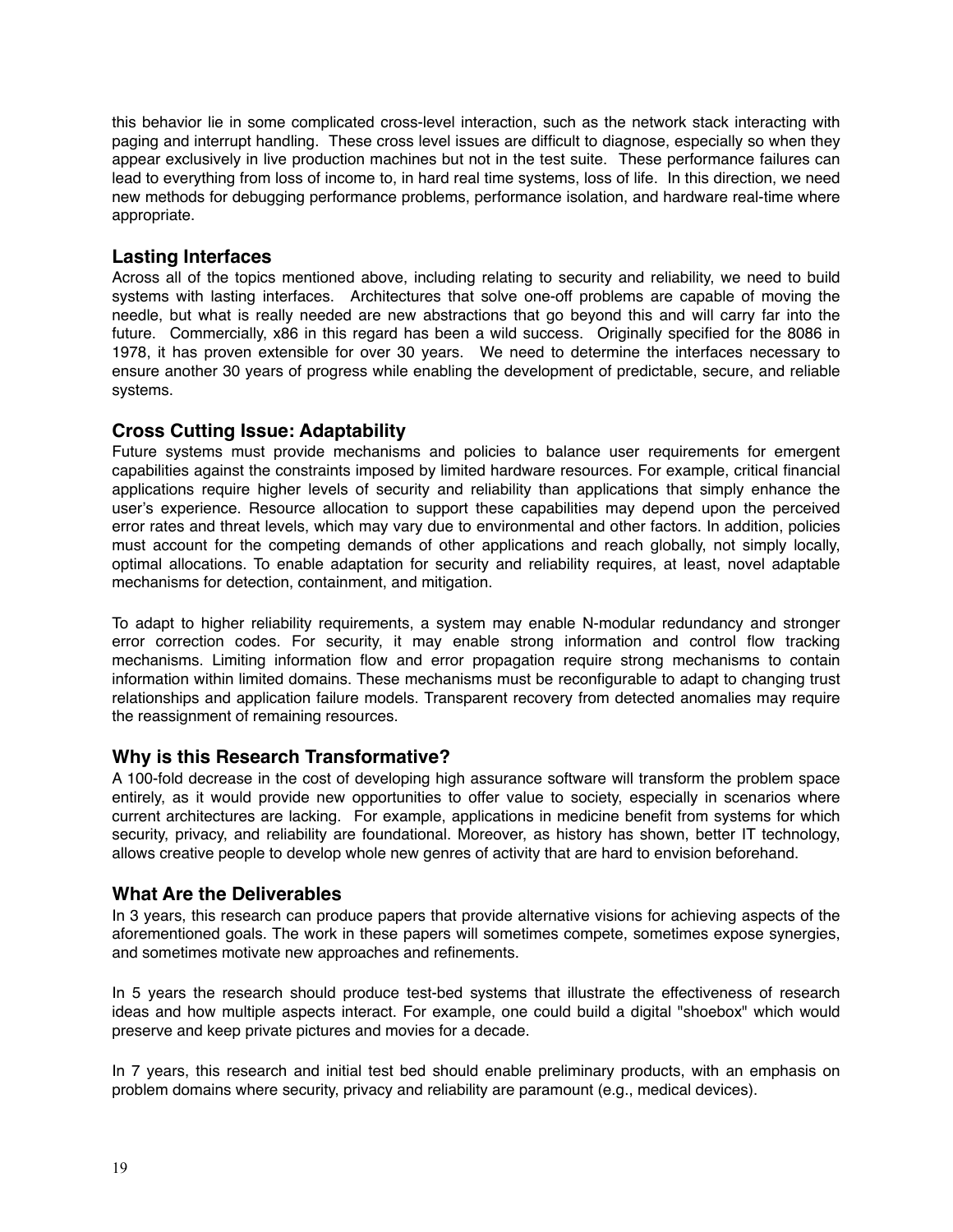In 10 or more years, we expect to see new classes of products enabled by this new foundation, much as the personal computer facilitated spreadsheets, word processing, and web access that were not envisioned by its creator.

## <span id="page-19-0"></span>**Research Disciplines Involved**

Architecture and architects do not solve the aforementioned problems alone. Architecture should provide mechanism that, on one hand, support the policies, and, on the other hand, are efficiently implementable. To develop such mechanisms and policies, architects must first work with domain experts. Security work must be done in conjunction with security experts; reliability work should be done with researchers in databases and fault tolerance. Programmability work must involve language, application, and sometimes real-time experts. All of the above will require architects to interact with experts on system software and runtime systems. Finally, hardware implementation issues will require close interaction with device and circuit scholars.

## <span id="page-19-1"></span>**Risk to Industry or Society If Not Pursued**

IT has been a valuable engine of growth for the USA, allowing us to compete by innovating rather than compete by lowering cost and wages. Given that scaling of performance-power will not continue at its historic pace, the IT industry and the innovation it fosters in society are at risk of stalling. In contrast, the aforementioned research enables new ways of providing value through security, reliability, and more efficient software development.

## <span id="page-19-2"></span>**Benefits of Success to Industry and Society**

In the last decades, performance, cost, and power scaling of computers has been phenomenal. This allowed hardware vendors to develop and sell machines, software vendors to create and sell new experiences, and society has found value in both, as exemplified by how people buy these products.

A new architecture will enable new ways for industry to create value. If successful, society will buy and benefit from this value. For example, it could create computers as reliable and simple to use as modern automobiles. It could create computers safe enough to permit placing bank accounts and children's pictures in the cloud without undo concern for theft or corruption.

## <span id="page-19-3"></span>**Why Not Let Industry Do It**

Industry has focused on performance to the exclusion of many other important properties. While it may focus on some of these new properties going forward, industry is best suited for local optimizations that improve a system while changing only a small part of it. This is true in part because one company rarely controls the whole ecosystem for applications, system software, and hardware. In contrast, the new architecture we advocate is a global rebuilding of the computing foundation that will take many years to get right.

Moreover, successful companies often have a disincentive to radically innovate (or publish such innovation) when they are currently dominant and new technology enables competing players. For example, 30 years ago the broad community did not learn about IBM RISC technology until Berkeley and Stanford published their RISC ideas.

#### <span id="page-19-4"></span>**Likelihood of Success**

We see three avenues to success. First, new architectures are most easily successful in a new market that (a) benefits from new architectural properties and (b) does not a have a large installed base demanding backward compatibility. Mobile devices and cloud computing follow this avenue, as do embedded devices such as medical and automotive / avionics.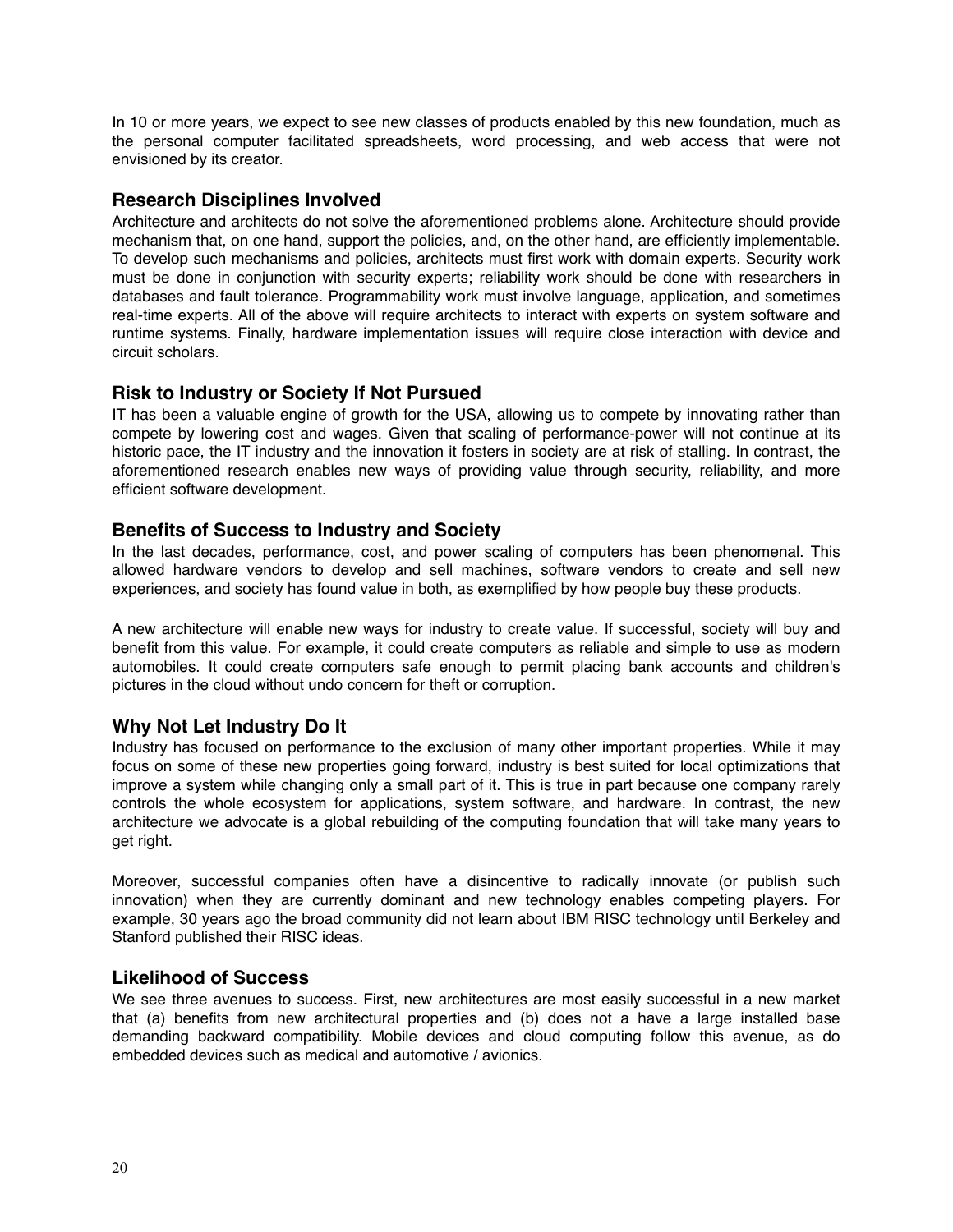Second, success in research and new markets will motivate work to retrofit ideas from new architectures into old ones. Perhaps someday a current laptop environment will run in a safe sandbox enabled by the new, more-secure architecture.

Finally, the new architecture can replace the old architecture in established markets. This avenue is made more possible when successes in the first avenue enable the new technology to mature. Nevertheless, success on this avenue is harder -- and perhaps less important -- then the other two, since the old architecture has been sufficient for success up until recently.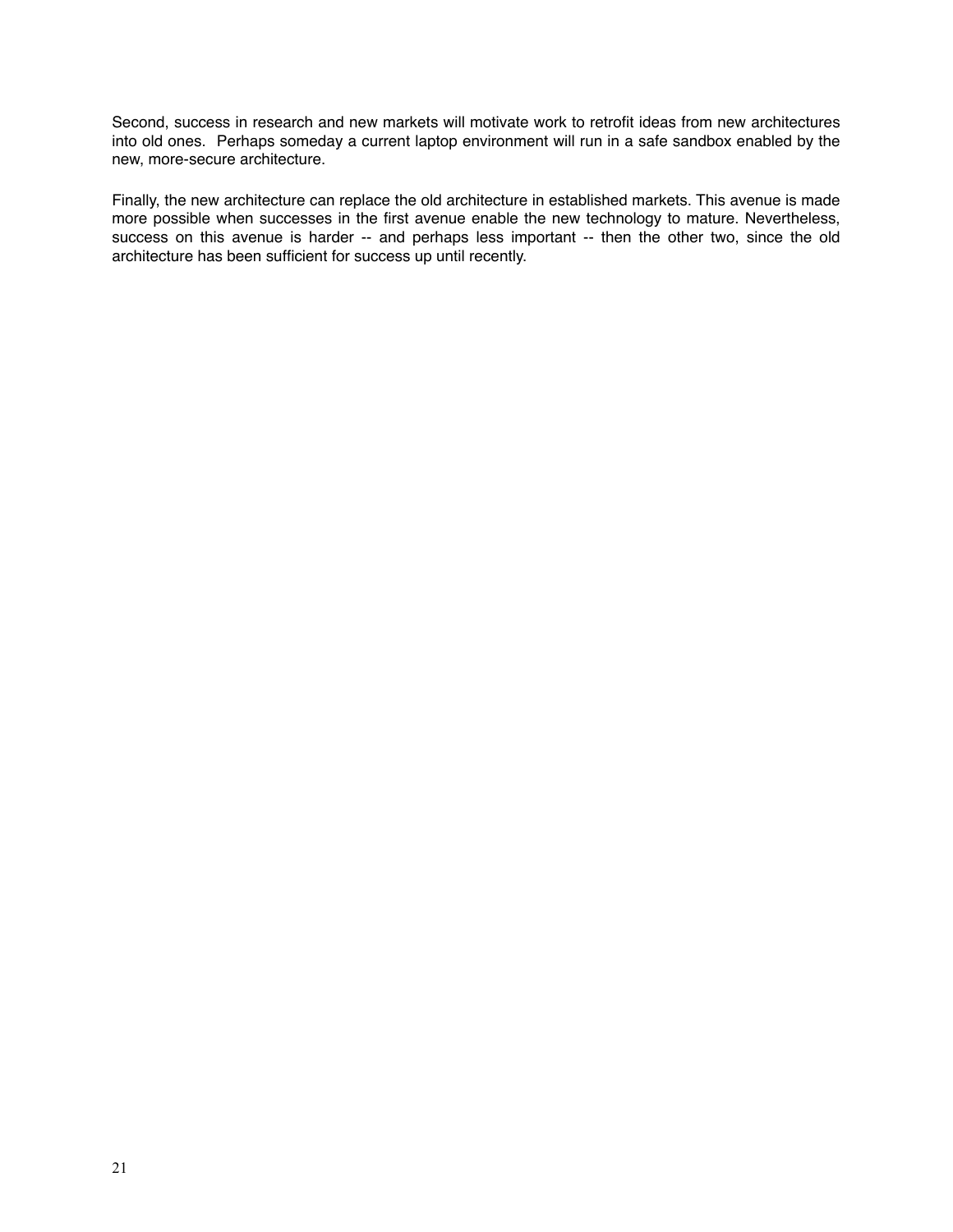## <span id="page-21-0"></span>**5 Leveraging New Technologies for Computer Architecture**

New technologies provide an opportunity to extend the historical rates of computer performance improvement previously delivered by Moore's Law for the foreseeable future. This research thrust focuses on identifying some of these technologies and showing how they can be used to redesign computer architectures to get us back to the exponential performance improvements while reducing power consumption. Our ambitious goal is to be able to provide two to three orders of magnitude in performance improvement, energy efficiency increase, memory capacity increase, and reduction in manufacturing cost.

## <span id="page-21-1"></span>**Research Thrust Description**

There are several emerging technologies that can potentially provide major improvements in the frequency of compute logic, power consumption, density and capacity of storage, communication bandwidth (in particular, for non-local communication), communication latency, reliability, non-volatile storage, and cost of manufacturing. However, these technologies often change the bottlenecks in a computer system, and can possibly add new bottlenecks. In addition, many of them have reliability challenges. Finally, in many cases, understanding them requires multi-disciplinary research and partnership with researchers in physics, electronics, chemistry, and material science.

In this thrust, we identify some of these technologies. We group these technologies into short term (up to 10 years, approximately), and long term (for technologies that will take more than 10 years to be commercialized). For each of these technologies, we need to work with experts to understand and advance the technology. Then, we need to identify the positive and negative impacts of it on computer architecture. We need to exploit the opportunities and fix or minimize the shortcomings. We also need to identify the implications of the technology on the application domains. For example, some technologies may enable large working-set or data-intensive applications, while others may enable fine-grain synchronization. Finally, we need to identify the complementary technologies and the incompatible ones, and identify how to integrate them together in different parts of the system. In the following, we describe the research agenda based on short-term technologies, long-term ones, and the infrastructure needed to pursue this agenda.

## **Short-Term Technologies**

We believe that several new technologies, such as 3D stacking, optics, supply voltage management, and non-volatile memories will significantly impact the computing stack in the short term. We briefly describe specific promising research directions in each of these areas.

## **3-D Stacking for Memory or Logic**

3D stacking provides the ability to bond multiple dies together in the same package using silicon connectors instead of pins, thereby reducing the footprint and increasing the density of placing multiple dies together.

The advantages of this technology include incorporating heterogeneity into the design, reducing the latency and increasing the bandwidth between components that would otherwise be connected via pins, and reduced power consumption due to tight connection between the components. The current disadvantages of this technology are increased thermal pressure and cost of manufacturing.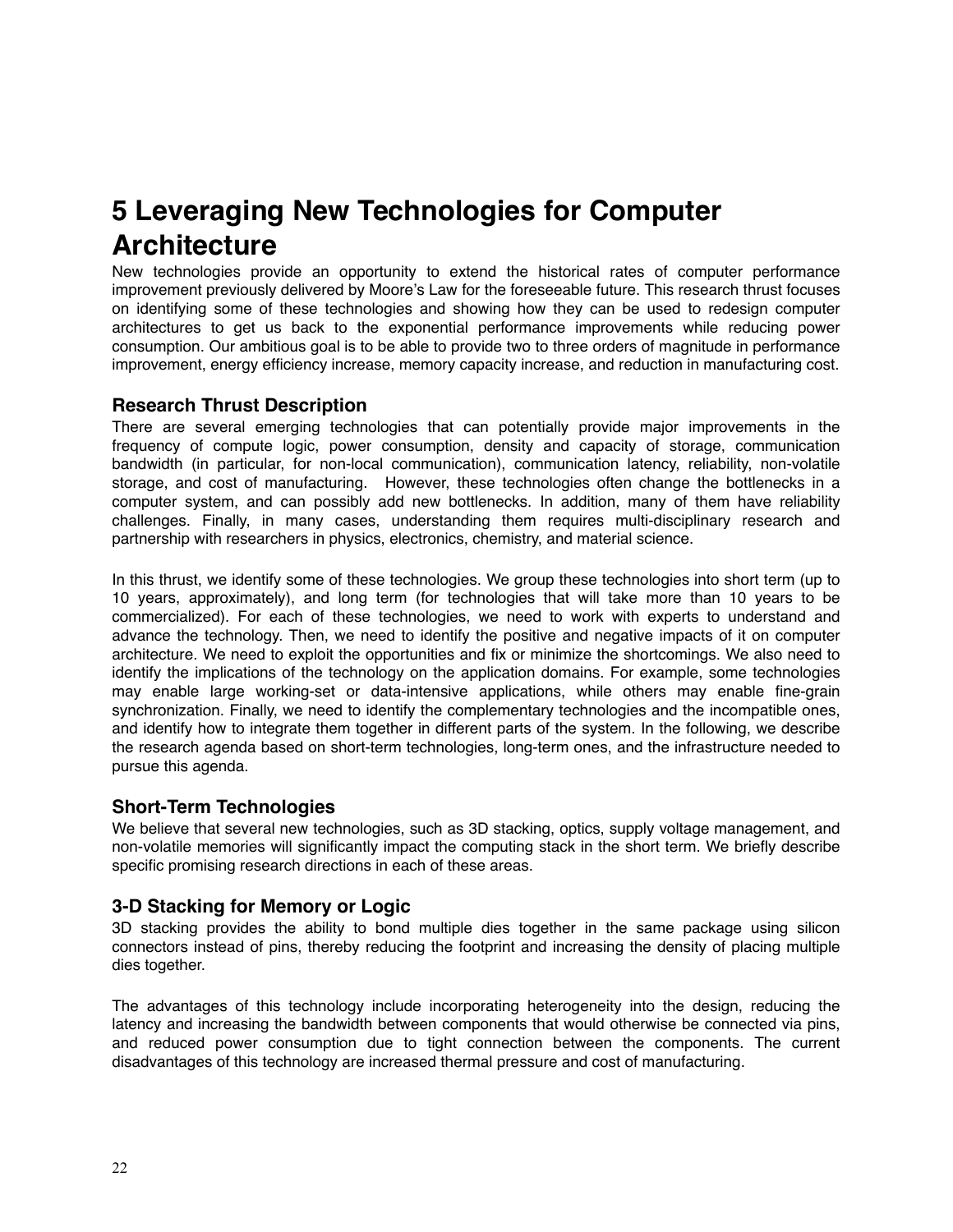There are several ways in which future computer architectures can be designed to take advantage of this technology.

3D die stacking can enable more compact memories by stacking memory dies on top of each other. Large improvements in system performance can be attained by placing processors and memories in the same stack, reducing the latency and increasing the bandwidth to main memory. Likewise, we also increase the capacity of the memory that is close to the processor. Moreover, 3D die stacking can enable ways to design a heterogeneous system that consists of components implemented in different technologies.

There are several specific research directions to pursue. One example is how to partition the entire processor and memory hierarchy across the multiple dies. Another one is how to design an effective heterogeneous architecture. Yet another one is how to manage heat dissipation to ensure that 3D stacking is successful.

#### **Optics**

Recent advances in optoelectronics have made it possible to place optical components/interconnections both on-chip and off-chip. The advantages of optical interconnection technology include high bandwidth, low power, and low latency communication which can facilitate both on-chip and off-chip communication. The disadvantages include high overhead (latency and power) of optoelectronic conversion and reliability and yield issues in manufacturing.

Optical communication can benefit on-chip interconnections, off-chip interconnections within a board or platform, and large-scale interconnections such as those in a data center and supercomputer. An important topic is to investigate the benefits in each of these domains in terms of performance and power. For example, how much can we reduce the memory bandwidth pressure by employing optics on chip and off-chip within a platform? Can we integrate photonics in a 3D setting to improve bandwidth and latency further?

## **Supply Voltage Management**

A potential approach to design an energy-efficient architecture is to operate circuits at a low supply voltage, for example by employing near-threshold voltage design. The key advantage of this technology is a cubic decrease in dynamic power while the primary disadvantages are slower circuits and an increased error rate caused by process variation. One of the main challenges caused by low-voltage operation is detecting and correcting errors. Solving this challenge will usher in future computer architectures which are significantly more energy efficient. One promising research direction is architectural, system-level, and software techniques to correct or tolerate errors caused by low-voltage operation.

There are other areas of research around supply voltage management. One of them is to design circuits that have multiple supply voltages. Another research area is the design of efficient on-chip voltage regulators. This approach can enable very power-efficient and fine-grain management of the voltage. Research into how to provide this control in hardware or software or through hardware/software cooperation is promising.

#### **Non-Volatile Memory Technologies**

Several non-volatile memory technologies, such as Phase Change Memory (PCM), Magnetic Memory (MRAM), memristors, and Flash can potentially provide large improvements in memory system design in the face of ending DRAM scaling. These technologies have the potential to improve memory system capacity, density, and power efficiency. They also enable non-volatility, which can translate into performance and robustness improvements in the overall system. The current problems with these technologies are wearout due to erase cycles, large write latencies and large write power compared to SRAM and DRAM.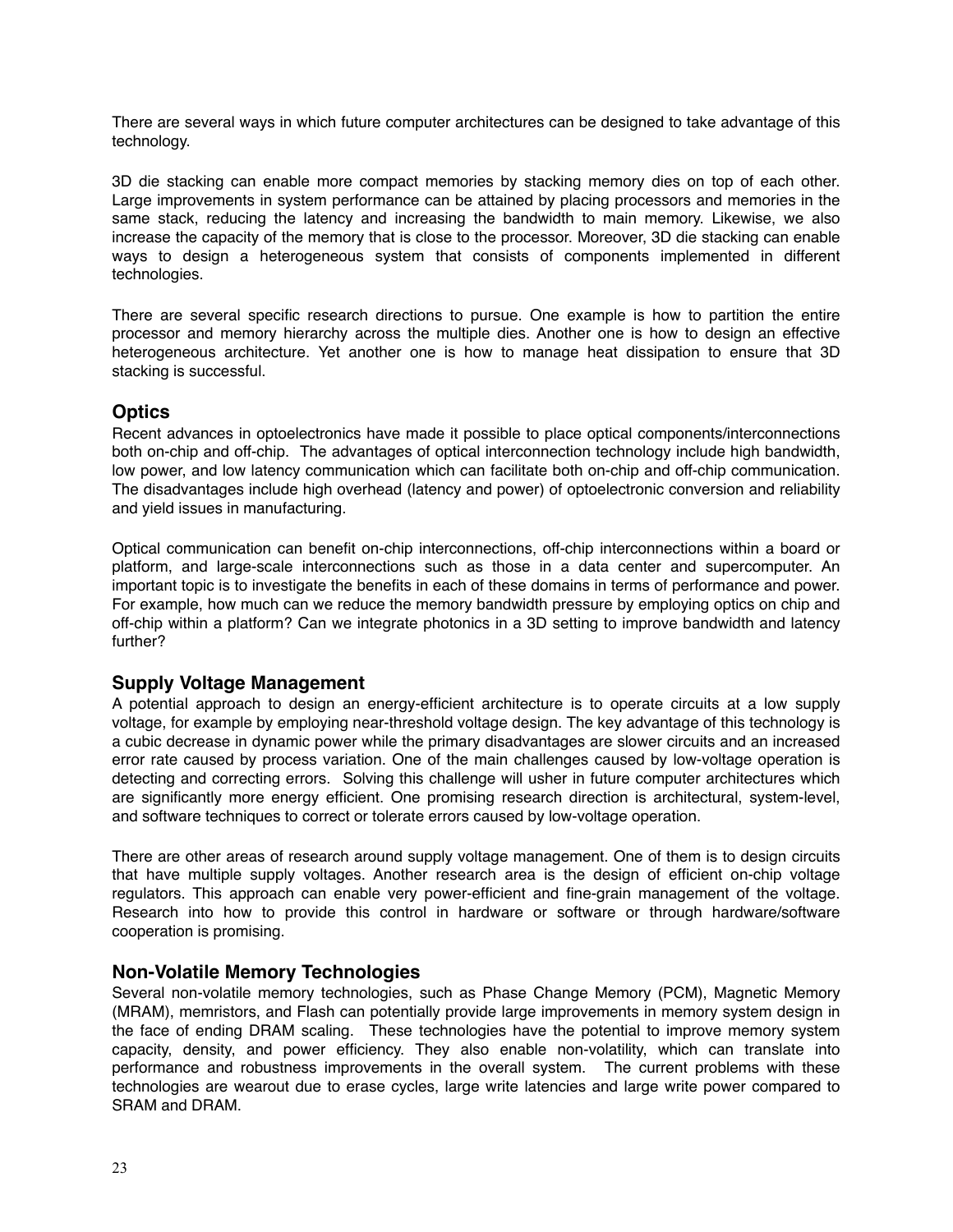Research issues include how to design the architecture and system stack to overcome current disadvantages of these technologies, where to place different technologies (e.g., placement of MRAM on chip), how to exploit low-leakage characteristics to build a very energy efficient system, how to exploit non-volatility, and how to minimize wearout. These technologies can enable a rethinking of the entire memory hierarchy design.

A common problem with some of the above technologies, such as low-voltage design, is the increased error rate, variability and noise. Enabling these technologies requires research into architectural Enabling these technologies requires research into architectural mechanisms to address these challenges.

#### **Long-Term Technologies**

We believe several emerging technologies, such as non-silicon substrates, new silicon transistors, and quantum computing can have a potentially large impact on the computing stack in the long term. We describe briefly specific promising research directions in each of these areas.

#### **Advanced Silicon and Non-Silicon Process Technologies**

While classical transistor scaling no longer brings exponential power and performance gains, new transistor structures and non-silicon substrates have the potential to turn back the clock and return the industry to another decade of exponential scaling. Research into these technologies is primarily driven by industry, but their realization would give computer architectures more time to adapt to the still-inevitable end of transistor scaling.

Non-planar transistor structures, particularly FinFETs and multi-gate FETs, allow for thicker gate oxide layers, the limiting factor in classical transistor scaling. Furthermore, tunneling transistors use quantummechanical electron tunneling to conduct electrons at very low power. The advantage of these technologies is better scalability and very low power consumption. The disadvantage is the manufacturing difficulties.

Different substrates also have the potential to delay the end of scaling. Extremely thin silicon-on-insulator (ETSOI) is the least disruptive as it still uses silicon, but it also has the least potential to return processors to exponential scaling. Non-silicon substrates, such as graphene, carbon nanotubes, germanium, and III-V semiconductors would enable at least another decade of scaling. The main advantages of these substrates are high density and, like non-planar transistor structures, extremely low power consumption. Their disadvantage is that their viability for manufacturing is fairly low in the short term.

A new plethora of computer architectures can be explored by exploiting the very low power consumption property of these devices. For example, very high frequency or very wide-issue microarchitectures that were not possible before due to power constraints can now be investigated. The ISA design can be rethought to exploit the underlying low-power and high-frequency substrate. These microarchitectures can also enable very fast sequential execution, thereby easing programmability.

## **Quantum Computing**

In addition to employing novel and non-CMOS technologies for more traditional computing approaches, quantum computing (QC) approaches also bear exploration. While it is unlikely that QC approaches will be usefully applied to general purpose computing in the near future, their applicability to certain cryptographic and search applications makes them worthy of attention. QC approaches have been the focus of considerable research by physicists exploring underlying device characteristics. At the other extreme, mathematicians and algorithm experts have likewise devoted significant effort to "applications" for these unique platforms. Severely lacking, however, is computer architecture research in between these two extremes, to consider possible organizations and architectures for implementing QC. For example, comparing several possible quantum bit (qubit) implementations, one finds there is significant variance in terms of how complex the qubit control mechanism will need to be, and in terms of the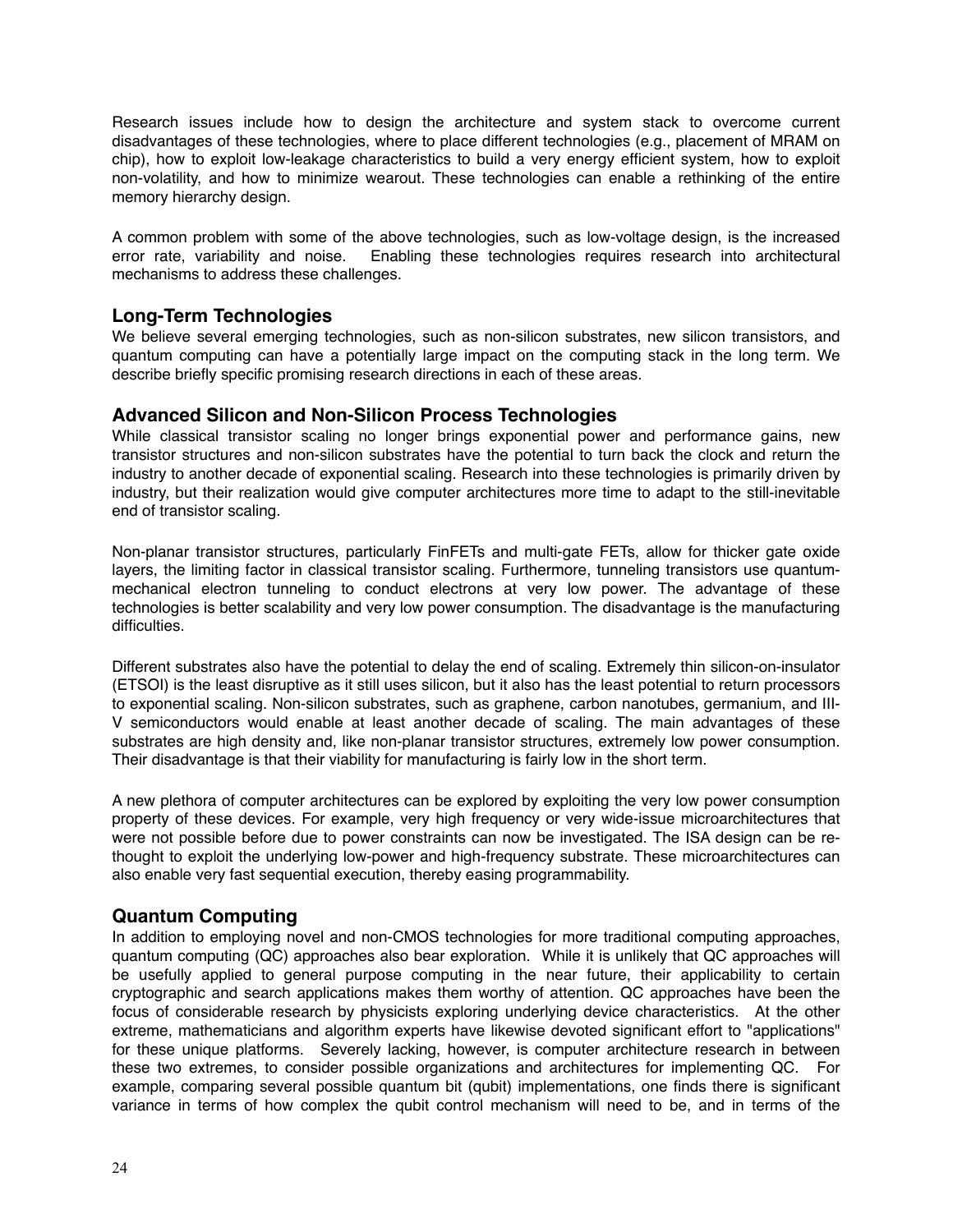latencies for qubit transportation and computation. So while physicists can explore qubits from a devices perspective, architects must weigh in regarding which devices offer the most promise for organizing into well-controlled and programmable computing devices. Such work can form the basis of our most forwardlooking efforts in the area of technology-driven architecture.

## **Bio-Inspired Devices**

Biological computing is another emerging field where computing (and computer architecture) can play a major role. DNA and RNA-based logic gates have already been constructed, showing the potential for doing computation in an entirely new domain – within cells. The potential for biological computing is astounding, but "programming" these circuits requires deep knowledge of the underling circuits, chemistry, and mechanisms. Computer architects have a big role to play to define the right interfaces and abstractions to make biological computing accessible to a much broader audience.

#### **Infrastructure**

This research is unique in that it requires a certain infrastructure. To attain this infrastructure, we propose several avenues. The first one is to partner with faculty in physics, chemistry, electrical engineering, and materials science from our university departments. We can write joint interdisciplinary proposals to funding agencies (e.g., NSF Expeditions). We can then share infrastructure with them, such as photonics networks, or new device technology. We feel that graduate students can greatly benefit from this collaboration.

We can also ask the funding agencies to provide funds for a nation-wide shared infrastructure that everyone can use. As an example, we can have a shared facility to fabricate 3D chips, or on-chip optical circuitry, similar to the model provided by MOSIS. We can also collaborate with industry, government laboratories or other institutions such as the Semiconductor Research Consortium (SRC).

Above all, we would like to encourage computer architecture researchers to share infrastructure, in the form of hardware and software artifacts. It is especially important that computer architects build models of how a given technology impacts computer architecture, and distribute them widely.

## **Cross-Cutting Issues with Adaptable Systems (Mark: number these subsections) Ultra Fine-Grained Adaptivity**

In adaptive and reconfigurable systems, the appropriate granularity for reconfiguration is determined, in part, by the characteristics of the underlying manufacturing technology. The smaller the reconfigurable elements are, the greater the relative overhead, in both area and delay, of the reconfiguration itself is.

Post-CMOS technologies will have different characteristics, creating new opportunities to evaluate the appropriate granularity for reconfigurable and adaptive hardware designs. Moreover new technologies may have fundamental properties that are particularly amenable to adaptation. For example, a memristor is a tiny passive circuit component that intrinsically recalls dynamic data value histories. This capability could be used to implement very tight, tiny feedback loops within a circuit, enabling substantially finergrained reconfiguration, likely at substantially lower overheads.

## **Online, Adaptive Speed and/or Feature Binning**

As new technologies emerge and scaling passes the limits of CMOS, we anticipate continued difficulties with process variation during manufacturing. For example, while carbon-based structures such as graphene ribbons and nanotubes have many desirable electrical and scaling properties, it is particularly difficult to finely control their placement. Static reconfiguration can help homogenize a variable population of chips by speed- or feature-binning the components on each chip. After this process, the on-chip diversity would be sorted into a set of bins that is comparatively homogeneous from chip to chip.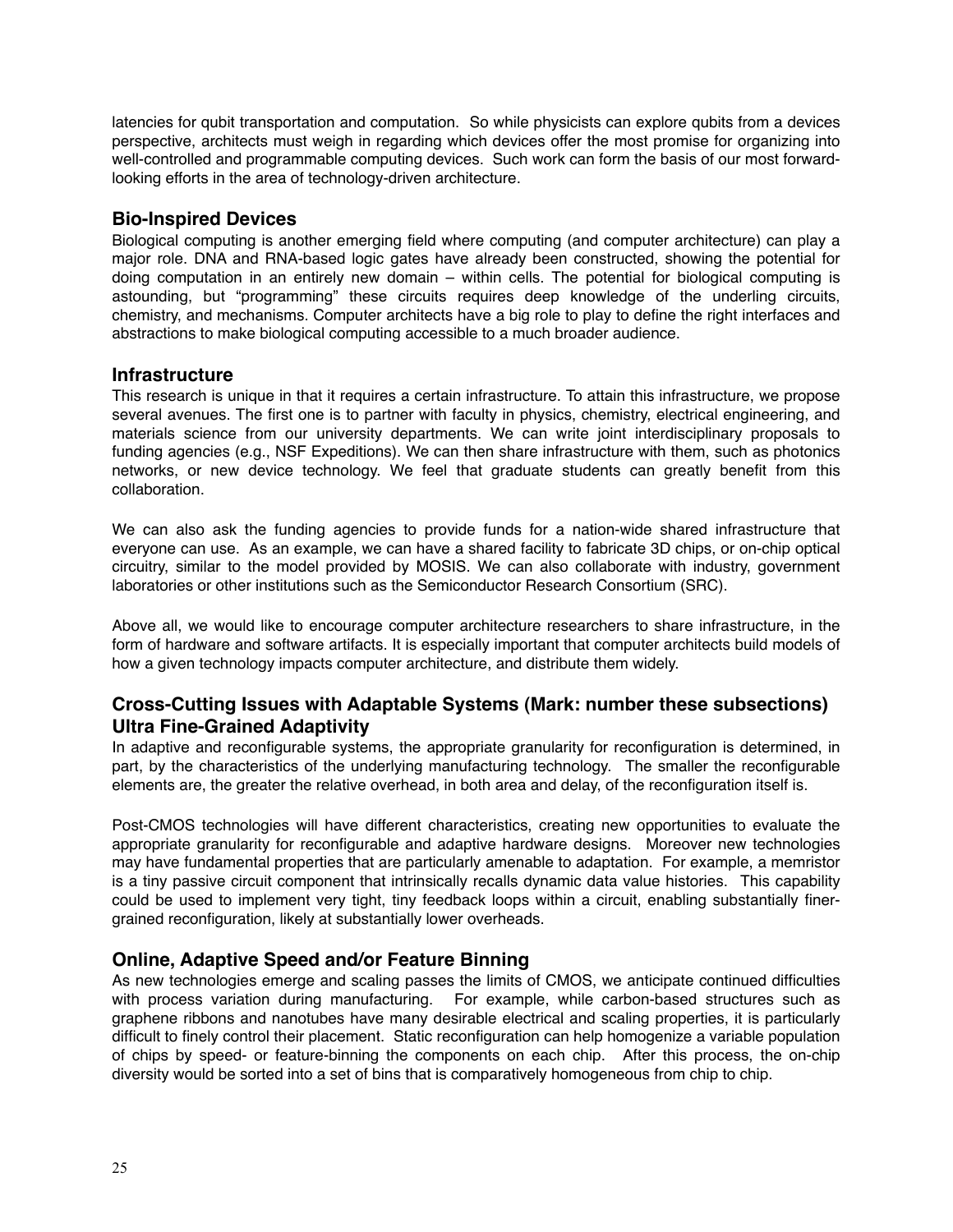Online adaptation can even go one step further, continually re-evaluating what are the fast components and what are the slow ones as a system operates. This is particularly advantageous as applications change: a module that is fast or provides more features for one application may be slow or even useless for another. Adaptability makes it possible to consistently match the available hardware components to the software's most immediate needs.

## <span id="page-25-0"></span>**Why Is This Research Transformative?**

With the end of CMOS scaling, computers may become a low-margin commodity, possibly leading to the stagnation of the entire computing industry. Enabling and exploiting new technologies for logic and memory can enable computing to continue the performance and power scaling that has enabled new applications over decades.

The research is transformative because some of these technologies can provide orders of magnitude improvements in frequency, power/energy efficiency, logic and memory density and capacity, and communication bandwidth and latency. In addition, previously unavailable non-volatile on-chip or main memory storage can largely change the way applications are designed and can enable new applications.

The proposed research directions can also enable computer platform designs that were previously too complex or hard to build. For example, new technology may enable a 1000x1000 on chip optical crossbar design and/or very large on-chip non-volatile memory.

#### <span id="page-25-1"></span>**What Are the Deliverables?**

The main deliverables are threefold. First, the research will result in a model for each of the new technologies that is relevant to and usable by computer architects and system designers. Second, the research will provide measurements of the impact of these technologies on existing traditional architectures, providing performance and power consumption evaluations. Third, the research will develop new architecture concepts and implementations that enable and take advantage of these technologies.

#### <span id="page-25-2"></span>**Research Disciplines Involved**

This thrust is very interdisciplinary. It requires computer architects to partner with physicists, chemists, electrical engineers, materials scientists, and applications researchers.

#### <span id="page-25-3"></span>**Risk to Industry and Society if Not Pursued**

With the imminent end of CMOS technology scaling, it is essential to investigate new technologies to continue the performance-power scaling trends that have enabled innovations in the entire computing industry, which in turn has transformed society.

If performance-power scaling does not continue, the entire computing industry will likely stagnate and the pace of innovation in sciences, technology, and society is likely to stall. For example, new applications that drive innovation but require larger performance will likely not be enabled. New technologies can provide new paradigms to enable going back to the traditional performance-power scaling curve

Since it is not clear which of these new technologies will be commercially viable, we have to invest in a multitude of them.

#### <span id="page-25-4"></span>**Benefits of Success to Industry and Society**

New technologies will provide new paradigms to enable going back to the traditional performance-power scaling curve. This can enable the computing industry to flourish and the pace of innovation in the entire industry and society to expand by enabling new applications. Furthermore, by enabling very high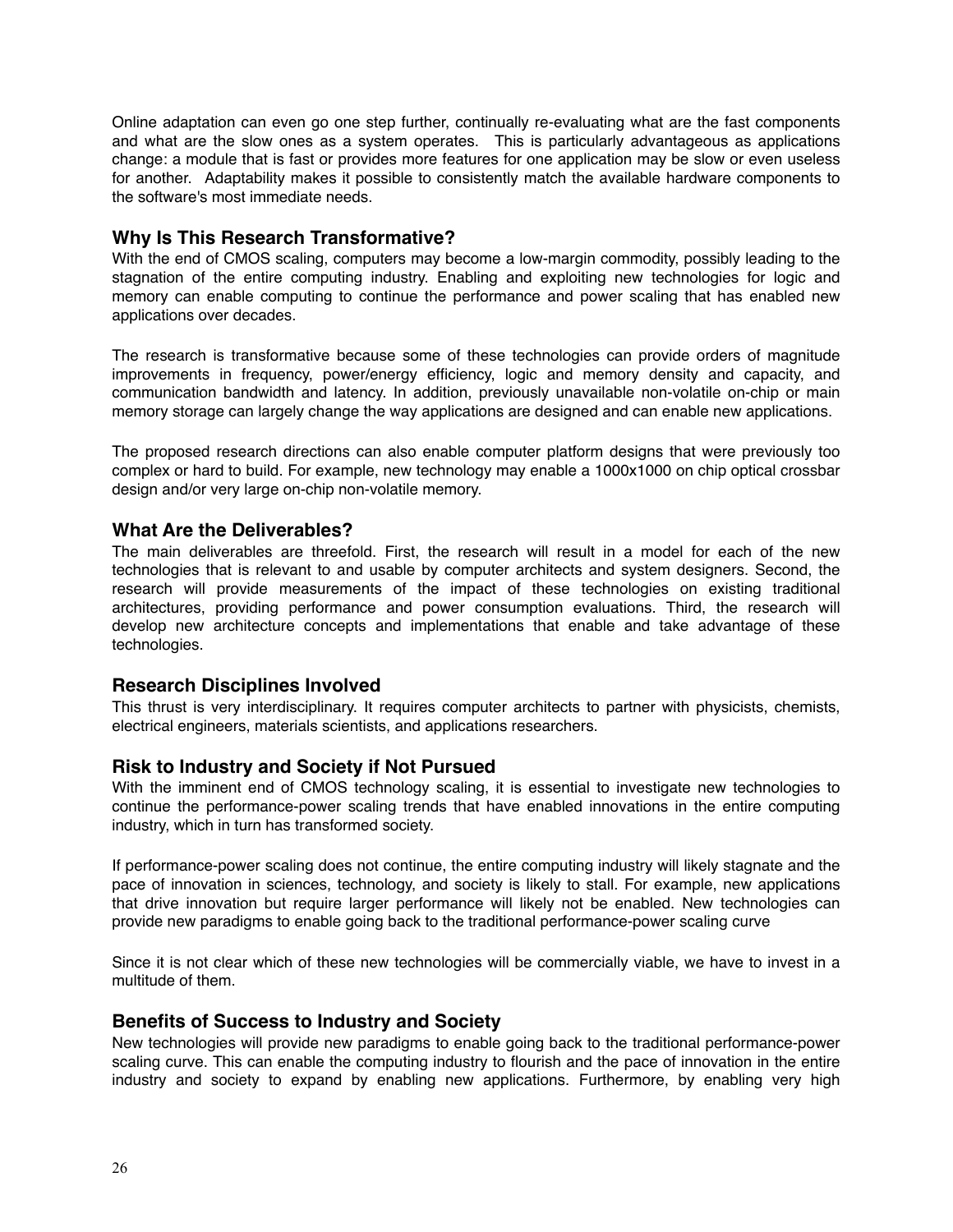performance single-thread execution with non-silicon substrates, programming can become easier, enabling the industry to innovate faster and be more productive.

#### <span id="page-26-0"></span>**Why Not Let Industry Do It?**

While many of the new technologies we have identified are developed primarily in industry, companies have little incentive to explore applications of the new technology to problem domains in which they have no business interest. This potentially limits the scope and impact of the new technology on society. Industry may also miss opportunities to integrate disparate technologies because they might focus on one or two near-term commercially viable ones. In addition, academic exploration of "what if?" scenarios can help identify potential problems and drive important future research directions before industry has fully developed the technology. Next, openly publishing models of new technologies allows other researchers and corporations to evaluate the impact of new technologies beyond the company at which the technology is being developed, speeding innovation and impact. Finally, industry has little incentive to share the results and parameters of technology for open research and broad-based exploration.

#### <span id="page-26-1"></span>**Likelihood of Success**

While the likelihood of success of any particular technology varies wildly, there is little doubt that some of these technologies will radically change the options available to computer architects. Until new transistor structures and semiconductor substrates are ready for production, architects must rely on optimizations and new technologies to scale performance and power, driving the sales that keep industrial research funded.

The likelihood of success in applying computer architecture concepts to emerging domains depends on the domain itself. Yet if the new domain provides robust underlying "hardware", architects must find the right abstractions to let developers harness the power of the new domain without being domain experts.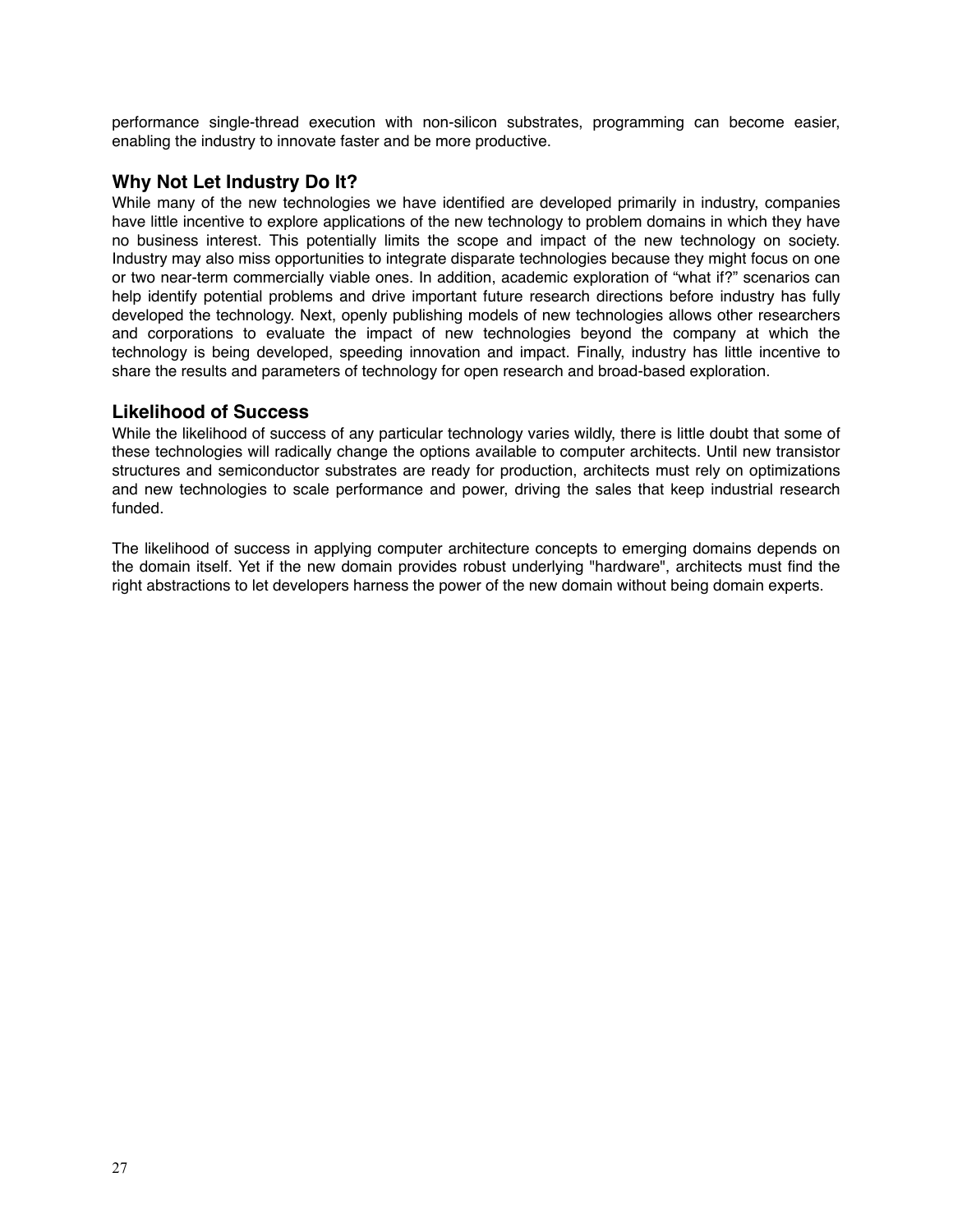## <span id="page-27-0"></span>**6 Recommendations for Federal Funding Agencies**

This report was formed by bringing together a diverse set of researchers in the computer architecture domain, representing substantial combined experience. The charge was to diagnose the present, and articulate the future. The result, embodied in this report, is a clear statement about the perilous state of the bedrock foundation of the IT economy -- the computing devices themselves. This report articulates a bold new agenda aimed to put architecture research, and ultimately computer systems design, back on a growth track. This agenda will flounder, however, without sustained commitment from the funding agencies.

As outlined throughout this report, industry will not pursue this agenda, or similarly bold agendas, on its own. There are heavy investments in the status quo. Even though there is enough market data demonstrating the slow-down in new computing technology investments by businesses, industry does not appear poised to accept, yet, that existing technologies and methods will not bring the industry back to exponential performance improvements. Only funding agencies, and academic researchers, divorced from near-term market dynamics, can take the "long view", and pursue this research agenda.

This report contains three broad research themes: (1) rethinking the hardware/software interface; (2) enabling new computing capabilities; and (3) matching new technological progress to practical devices and systems. We recommend the funding agencies to take these themes and make them priority thrusts in their funding efforts --- either by allocating new funds or reallocating existing funds. We recommend the following funding strategy:

- **Fund ambitious, larger proposals for 5 years.** Many NSF-funded projects are too small and incremental to make much impact on the large problems that this report outlined. Rather than funding designs that are not too dissimilar from those we build and sell today, we recommend that NSF give priority to truly bold and far-reaching projects. These projects tend to require longer research periods (5 years) and require larger sums (\$1--3 million). When needed, NSF program managers should have the flexibility to over-rule the recommendations of conservative panels.
- **Fund more proposals**. Despite effort, review panels will be conservative. Not all funded proposals will pan out. The only real hedge against failure is to simply fund more long term ideas. It is not enough for NSF to place strategic bets on one or two radical architecture ideas. Obviously, the need to fund more proposals runs counter to the need to fund them at a larger amount. We recommend NSF only pursue truly transformative research and maintain a strict adherence to this mission.
- **Fund cross-cutting proposals with interdisciplinary teams that are willing to change the architecture.** The problems described require teams that include computer architects and experts of other domains such as security, systems, material science, and electrical engineering. Proposals from such teams that assume that the architecture is changeable (rather than a "solved problem" that should remain fixed) have the highest chance to make an impact on the problems outlined. NSF panels evaluating these proposals should be carefully set-up so that the architecture game-changing aspect of the proposal is given high priority.
- **Coordinate NSF and DARPA/DOE efforts.** The NSF mission is to fund longer-term, basic research, while DARPA and DOE efforts have more emphasis on technology-transfer to industry and operate under closer, milestone-driven oversight. To maximize the impact of the funding, NSF must continue to focus on longer turn, truly transformative, research. DARPA/DOE must be engaged throughout the life cycle of these efforts, however, to step in and bring the most promising ones from scientific workbench, to reality. This will require stronger communication and tighter coordination between these agencies than has occurred in the past.